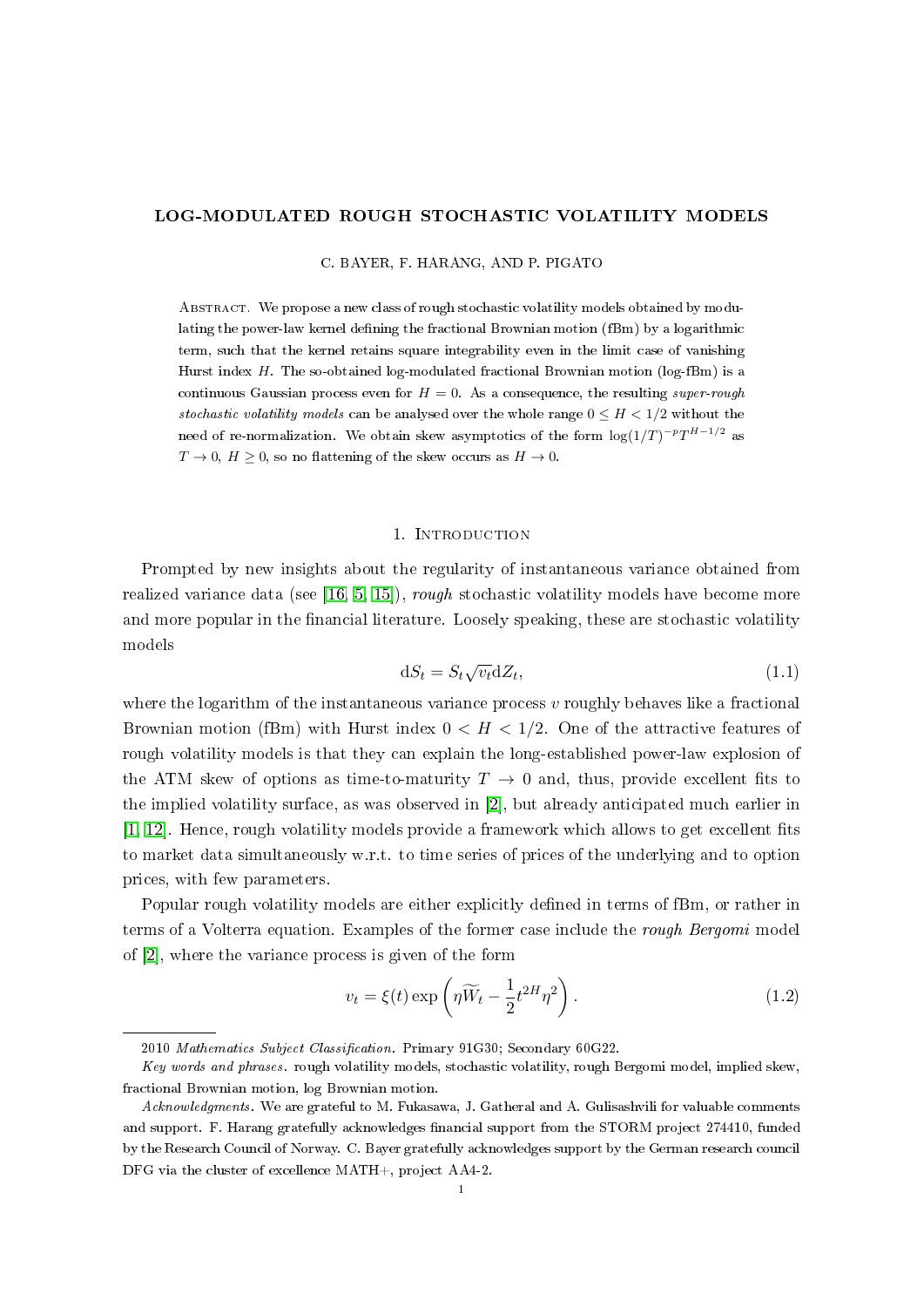Here  $\xi(t)$  denotes the forward variance curve,  $\widetilde{W}_t$  denotes the *Riemann-Liouville* fBm, i.e., the Volterra process defined by

<span id="page-1-0"></span>
$$
\widetilde{W}_t := \int_0^t K(t - s) \, \mathrm{d}W_s, \quad K(r) := \sqrt{2H} r^{H - 1/2}, \quad r > 0,\tag{1.3}
$$

where W denotes a standard Bm correlated with the Bm Z with correlation coefficient  $\rho$ . As an example for the second type of model, in [\[7\]](#page-22-3) the authors consider a rough Heston model, where

<span id="page-1-1"></span>
$$
v_t = v_0 + \frac{1}{\Gamma(H+1/2)} \int_0^t (t-s)^{H-1/2} \lambda(\theta - v_s) \, ds + \frac{1}{\Gamma(H+1/2)} \int_0^t (t-s)^{H-1/2} \lambda \nu \sqrt{v_s} \, dW_s. \tag{1.4}
$$

We note that the roughness of the fBm (or the singularity of the Volterra kernel in  $(1.3)$ ) and  $(1.4)$ ) causes considerable analytical and numerical difficulties, owing to the fact that the variance process  $v$  fails to be a semimartingale or a Markov process in rough volatility models. Due to these technical difficulties, results holding for both the aforementioned classes of models are difficult to achieve. We refer to  $[3, 22]$  $[3, 22]$  for attempts at unifying the treatment of rough volatility models.

Empirical studies of realized variance data as well as studies of the ATM skew in implied volatility surfaces tend to conclude that  $H \ll 1/2$ , often even  $H < 0.1$ . As both attempts involve a certain kind of smoothing – realized variance being an estimate of  $\int_{t}^{t+h} v_{s} ds$  rather than  $v_t$  itself, option prices and their implied skews being in general not available or reliable very close to maturity – this begs the question, if  $H$  actually might even be equal to zero. From the realized variance viewpoint, [\[15\]](#page-23-1) indeed seems to suggest that  $H$  could be 0. Of course,  $H = 0$  is not allowed in the rough volatility models suggested above, but the case has been studied before in the literature on *Gaussian multiplicative chaos*, see for instance the review paper [\[27\]](#page-23-4). Indeed, a proper scaling limit of fBm  $W^H$  as  $H \rightarrow 0$  produces a  $log-correlated$  Gaussian field (see, for instance, [\[25,](#page-23-5) [18\]](#page-23-6)).

Despite the well-established literature, some important financial questions regarding the  $H \rightarrow 0$  limit are not very well understood yet. In particular, what happens with the ATM skew of implied volatility as  $H \to 0$ . On the one hand, given that the skew behaves like  $T^{H-1/2}$  as time-to-maturity  $T\rightarrow 0$  in rough volatility models with  $H>0,$  one might expect a power law explosion as  $T^{-1/2}$  in the limiting case  $H = 0$ . However, a closer look at the asymptotic results for  $H > 0$ , casts some doubt on this conjecture. Indeed, taking the moderate deviation asymptotics of [\[4\]](#page-22-5) as one example of such an expansion, we have the asymptotic formula √

<span id="page-1-2"></span>skew ~ const 
$$
\rho \eta \frac{\sqrt{2H}}{(H+1/2)(H+3/2)} T^{H-1/2}
$$
 (1.5)

as  $T \to 0$ . Of course, the factor  $\frac{\sqrt{2H}}{(H+1/2)(H+3/2)} \rightarrow 0$  as  $H \rightarrow 0$ , so that [\(1.5\)](#page-1-2) entails two limits  $(H \to 0, T \to 0)$ , which cannot necessarily be interchanged. Note that  $\sqrt{2H}$  appears in [\(1.5\)](#page-1-2) by requiring the underlying fBm to have variance equal to one at time  $t = 1$ . Indeed, some standardization of this type is needed in order to make models for different values of  $H$  comparable – even though the choice of standardization may be quite important.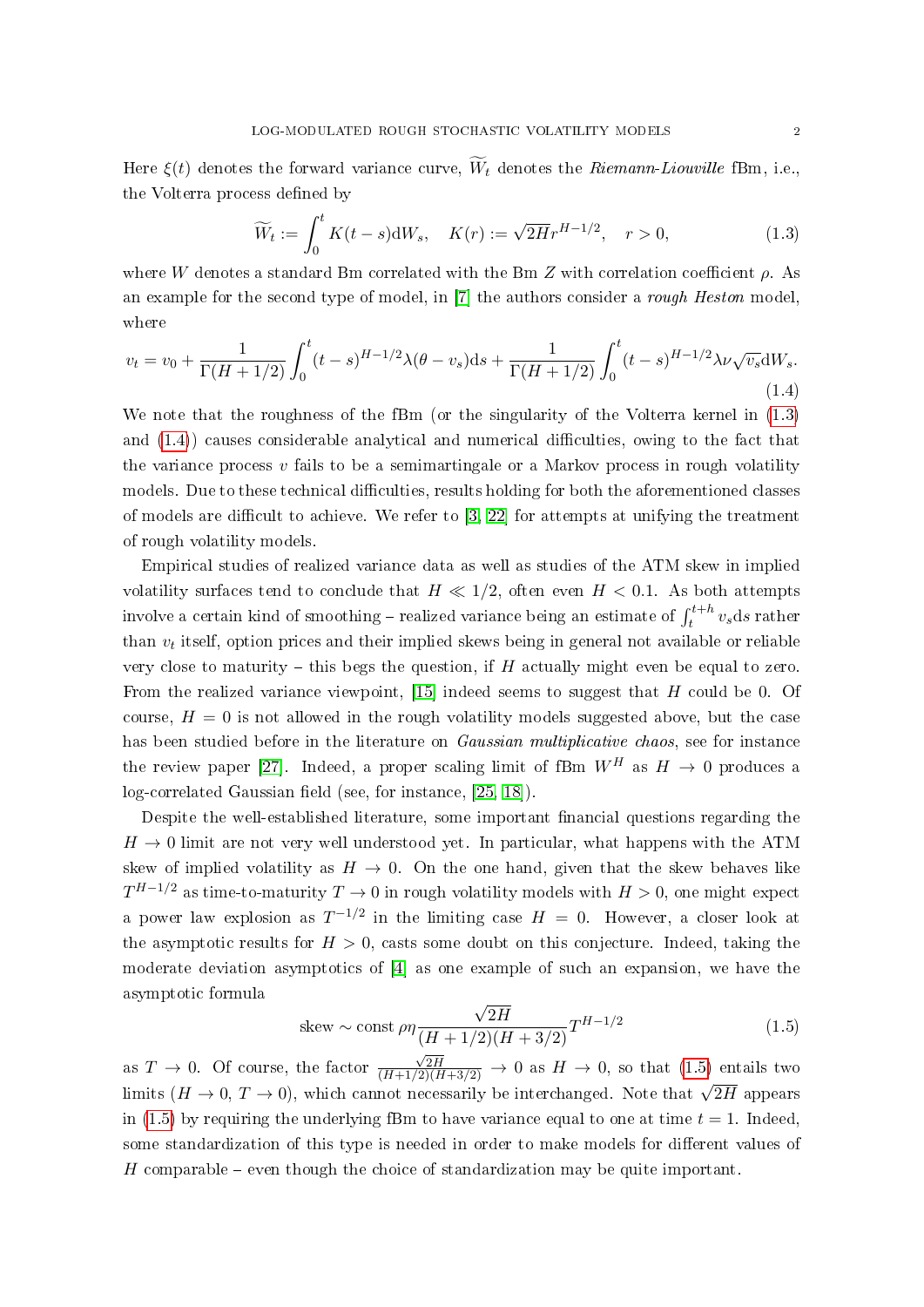*Remark* 1.1. As described above, in this paper we vary the Hurst index  $H$  while keeping the other model parameters – in particular, the vol-of-vol  $\eta$  – fixed. An alternative point of view motivated from the shape of the skew itself is to keep  $\sqrt{H}\eta$  rather then  $\eta$  fixed, which leads to more stable behavior of the skew. The second alternative, however, has undesirable effects on other properties of the model. Fixing  $\sqrt{H}\eta$  implies exploding variance of log  $v_t$  in the model [\(1.2\)](#page-0-0) as  $H \to 0$ . Consequently, we expect an explosion of the kurtosis of the asset price as well as of the volatility of VIX options.

The multiplicative-chaos approach in [\[25\]](#page-23-5) is used in [\[8\]](#page-22-6) to establish a  $H \to 0$  limit for rough Bergomi, for which the limit skewness vanishes or blows-up depending on the renormalization. Using continuity of Volterra integral equations, a  $H \to 0$  limit for driftless rough Heston is considered in [\[9\]](#page-22-7), in this case with a non-symmetric limit behavior. However, in [\[8,](#page-22-6) [9\]](#page-22-7) no explicit formula for the skew of implied volatility is given. Moreover, in both cases the limit volatility is not a process, but is defined as a distribution. Hyper-rough volatility, in a sense analogous to a  $H < 0$  model, has also been considered [\[21,](#page-23-7) [20\]](#page-23-8), but also in this case spot volatility is not defined. The extreme  $T^{-1/2}$  speed of explosion for the skew expected in the  $H \to 0$  limit has been shown to be a model-free bound [\[23,](#page-23-9) [11\]](#page-23-10), and is reached under local volatility through a volatility function with a singularity ATM [\[26\]](#page-23-11), but this poses the problem of time-consistency (see also [\[10\]](#page-23-12)). To the best of our knowledge, this extreme behavior of the skew has not been shown for any (time-consistent) stochastic volatility model, where the volatility is a proper process.

1.1. Our contribution. In this paper, we consider an actual process with  $H = 0$  by introducing a logarithmic term in the definition of the kernel  $K$  that ensures that  $K$  remains square integrable for all  $H \in [0, 1/2)$ , see [\(2.2\)](#page-5-0) for the precise definition. Note that we ignore  $H \geq 1/2$  in this paper, as what we are interested in is the  $H \rightarrow 0$  limit, but there would be no real difficulties in considering  $H \in [0, 1]$ . Hence, the resulting family of Gaussian Volterra processes  $\widehat{W}$  will be continuous and with finite variance even for  $H = 0$ , and the ambiguities of the asymptotic analysis for  $H \to 0$  and  $T \to 0$  cease to matter, as we can simply do the asymptotic for  $H = 0$ . We stress again that  $\widehat{W}$  is a proper, continuous Gaussian process even for  $H = 0$ . At the same time, as we apply our logarithmic modification only close to the singularity of the power-law kernel, we may expect that the resulting rough volatility models are close to the corresponding standard rough volatility models for  $H \gg 0$ , see Figure [7.4.](#page-22-8) The process we propose here can be seen as an extension of the log Brownian motion studied in [\[24\]](#page-23-13), to include a fractional power. This allows for a better comparison with classical fractional processes, such as the Riemann-Liouville fractional Brownian motion, typically used in rough volatility models. We also mention that the standard log-Brownian motion (without the fractional power) has recently been analysed in the context of rough volatility models in [\[17\]](#page-23-14), as well as in the context of regularization by noise for ill-posed ODEs in [\[19\]](#page-23-15).

In this way, we are able to obtain rough volatility models which allow continuous interpolation for  $H \in [0, 1/2)$ , in the sense that all such choices of H are valid within the same model, with no apparent breaks between them. To illustrate this observation, we consider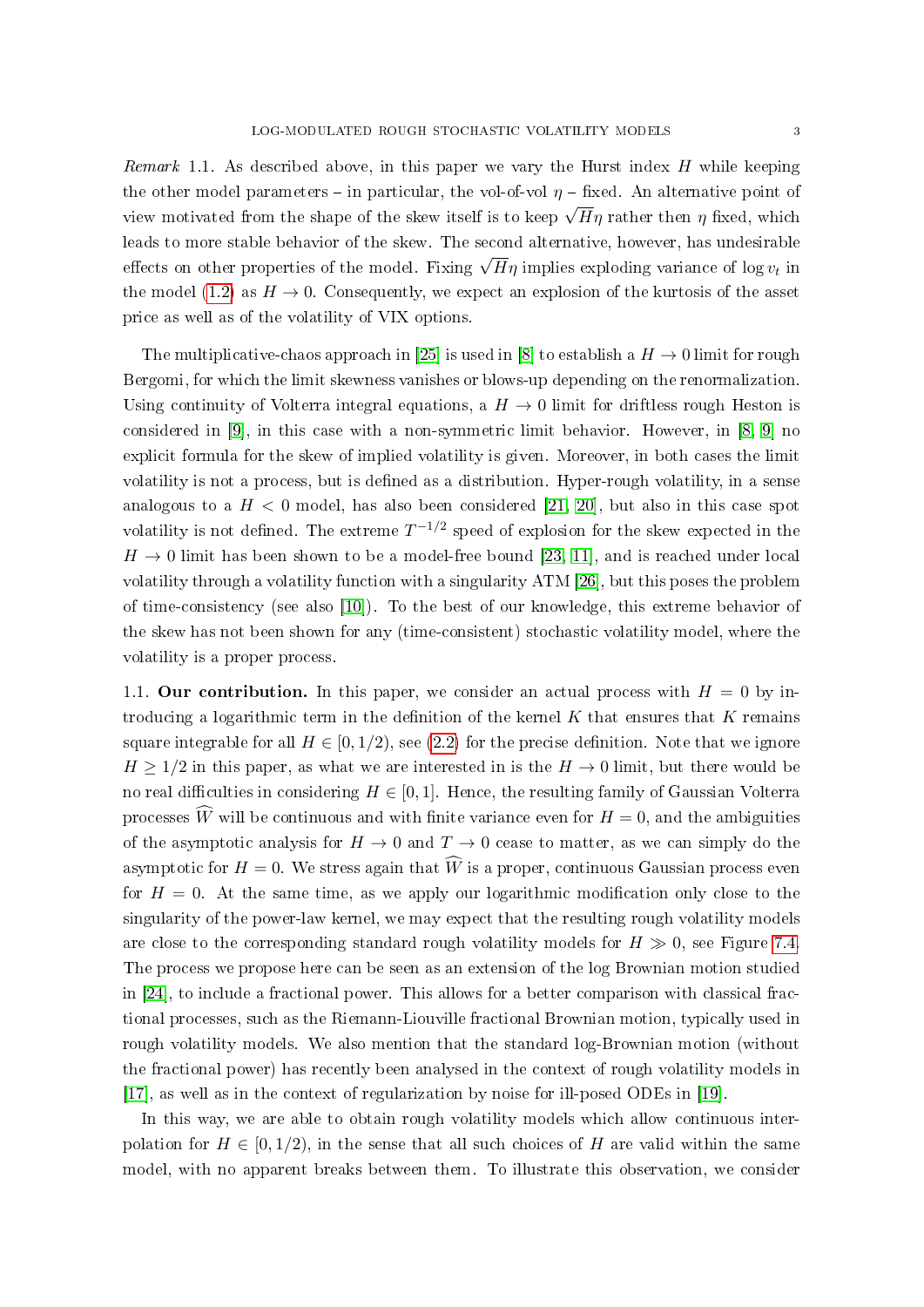LOG-MODULATED ROUGH STOCHASTIC VOLATILITY MODELS 4

<span id="page-3-0"></span>

(a) Rough Bergomi model

(b) Super-rough Bergomi model

Figure 1.1. ATM implied volatility skews (absolute values) in the (super-) rough Bergomi model plotted against expiry  $t$  and Hurst index  $H$ . Skews are computed by Monte Carlo simulation based on exact simulation of the underlying (log-moderated) fBm. Note that  $H = 0$  is included in the plot in the super-rough case. Parameter values of the rough Bergomi model are  $\eta = 2.0, \rho = -0.7, \xi(t) \equiv 0.04.$  Additional parameters for the log-fBm (see Section [2](#page-4-0) for details) are  $\zeta = 0.1$ ,  $p = 2.0$ . Note how this seems in keeping with the findings in [\[8\]](#page-22-6), of a vanishing skewness as  $H \downarrow 0$  in rough Bergomi.

a *super-rough Bergomi model*, which is simply obtained by replacing the Riemann-Liouville fBm by the log-fBm defined in  $(2.1)$  below in the rough Bergomi model of  $[2]$ . Figure [1.1b](#page-3-0) shows the ATM-skew for various expiries and values of H between  $-$  and including  $-0$  and 0.1. Indeed, the surface "looks" smooth in  $H$ , visually indicating a smooth transition from the power law explosion  $T^{H-1/2}$  for  $H > 0$  to the skew behaviour at  $H = 0$ . In contrast, the skew-behaviour changes remarkably for the standard rough Bergomi model for small  $H$ , see Figure [1.1a.](#page-3-0) In particular, the skew flattens significantly for very small  $H$ . On the other hand, the log-moderated version in Figure [1.1b](#page-3-0) shows no signs of flattening. To the contrary, a more refined analysis, which is the main purpose of this paper, shows that the skew behaves like  $T^{H-1/2}$  – up to logarithmic terms – and, hence, steepens as  $H \to 0$ .

Note that the log-fBm does not have a scale invariance property, thereby making any short time asymptotics very difficult. Hence, in this paper we use the vol-of-vol expansion in  $[12]$ to obtain an asymptotic formula for the ATM skew when the volatility-of-volatility is small. Indeed, we obtain a skew formula of the form

<span id="page-3-1"></span>
$$
\text{skew} \sim a_{H,\zeta,p} \,\rho \, \log(1/T)^{-p} \, T^{H-1/2} \epsilon, \text{ as } T \to 0,\tag{1.6}
$$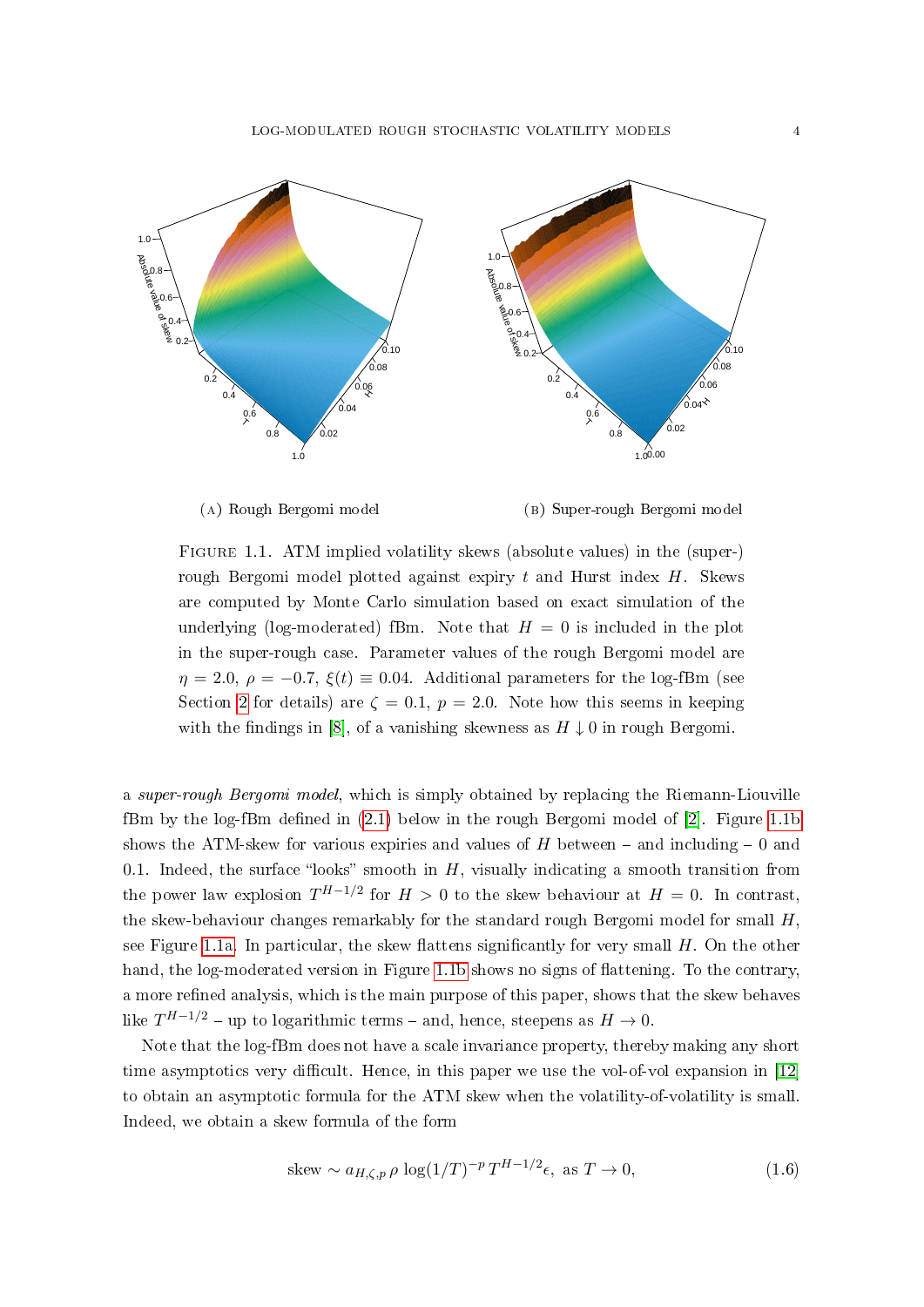for small vol-of-vol  $\epsilon$ , Hurst parameter  $H \in [0, 1/2)$ , see Theorem [5.4.](#page-13-0) Here,  $p > 1$  is a parameter of the kernel defined in [\(2.2\)](#page-5-0), and  $a_{H,\zeta,p}$  is a constant depending on  $H$  - and other parameters – which is smooth in H with  $a_{0,\zeta,p} \neq 0$ . Then, we prove that the shorttime asymptotics corresponding to [\(1.6\)](#page-3-1) at the Edgeworth CLT regime holds even without considering the small vol-of-vol regime, for log-modulated models (in the sense of regular variation) with  $H > 0$ .

1.2. Outline of the paper. In Section [2](#page-4-0) we introduce a class of Gaussian processes, extending the notion of fractional Brownian motion through a modulation with a log term. In Section [3](#page-6-0) we compute some essential probabilistic features of the log fractional Brownian motion (log-fBm) such as variance and covariance, which will be crucial for applications to asymptotic expansions of the implied volatility corresponding to certain rough volatility models as well as for simulation of the processes. In Section [4](#page-8-0) we provide a short overview of the Martingale expansion developed by Fukasawa in [\[12\]](#page-23-2), and its application towards analysis of the implied volatility surface. Furthermore, we provide explicit computations of the covariance terms appearing in the asymptotic expansion in the case when the volatility is driven by a log-fBm. Section [5](#page-11-0) deals with a particular skew expansion, asymptotic in vol-of-vol, using Fukasawa's Martingale approach. Here, we also include an asymptotic expansion for the rough Bergomi model, when driven by a log-fBm. In Section [6](#page-16-0) we consider a slightly more general kernel and the asymptotics for the skew at the Edgeworth CLT regime, that holds for any vol-of-vol parameter, generalising a result in [\[14\]](#page-23-16). At last, in Section [7](#page-19-0) we provide some details on numerical simulations and computations of the skew.

#### 2. Rough and super rough volatility modelling

<span id="page-4-0"></span>The fractional Brownian motion (fBm) is a well studied Gaussian processes. A simplied version of this process, called the Riemann-Liouville fBm is given as a Volterra type stochastic integral with respect to a Brownian motion, i.e.

$$
B_t^H := \int_0^t (t - s)^{H - \frac{1}{2}} \mathrm{d}W_s,
$$

where  $\{W_t\}_{t\in{0,T}}$  denotes a standard Brownian motion. However this process is only defined for  $H \in (0, 1)$ , and thus excludes the case when  $H = 0$ . To overcome this challenge, we propose to modulate the Riemann-Liouville fBm with a log term to control the singularity in the kernel  $(t-s)^{H-\frac{1}{2}}$ . In this section we therefore will construct a particular fractional processes which allows to generalize the Riemann-Liouville fBm to  $H \in [0, 1)$ . We consider the Gaussian Volterra process

<span id="page-4-1"></span>
$$
\widehat{W}_t := \int_0^t K(t-s) \mathrm{d}W_s,\tag{2.1}
$$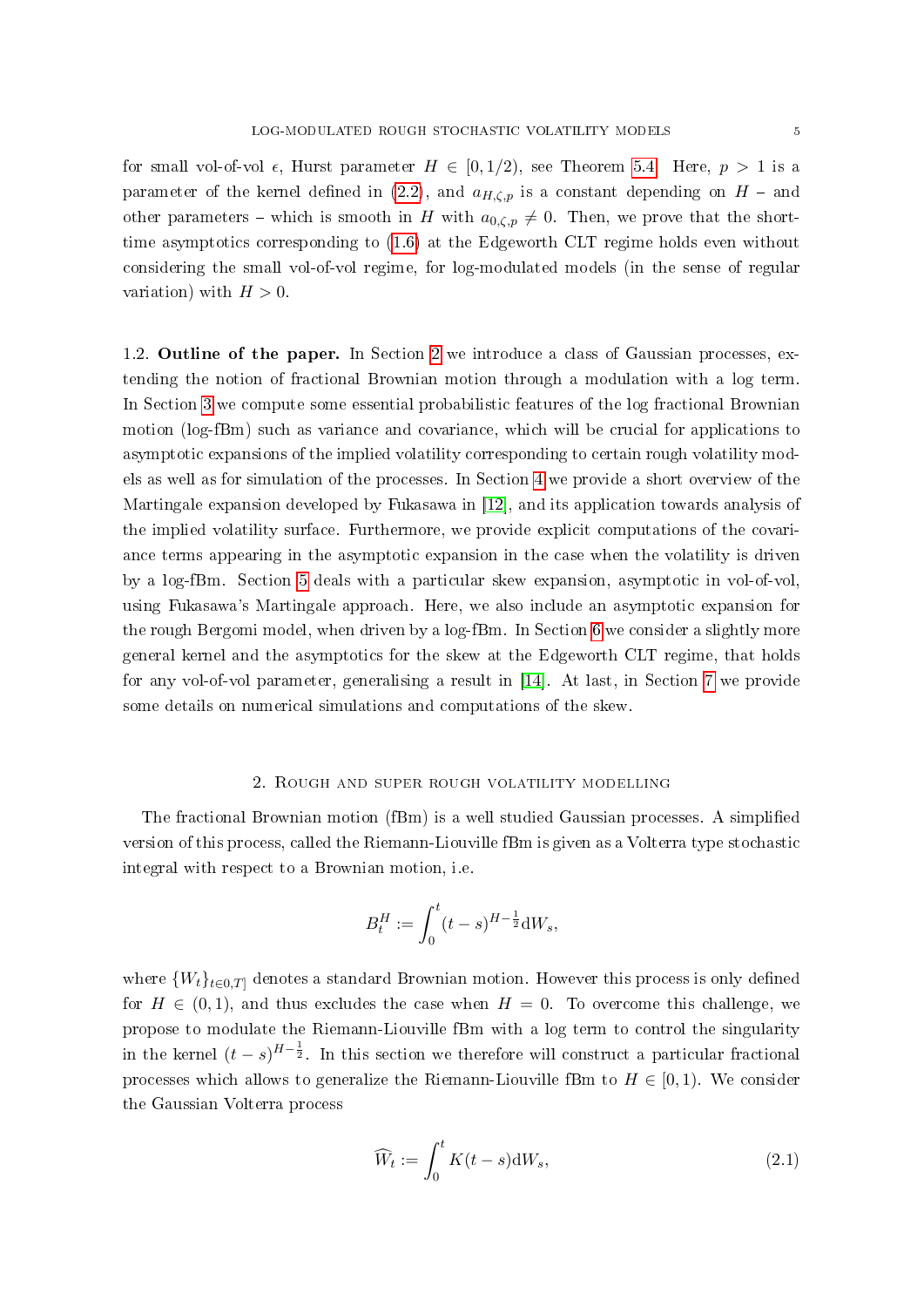

FIGURE 2.1. The logarithmic kernel [\(2.2\)](#page-5-0) with  $H = 0.1$ ,  $p = 2$ , and  $\zeta \in$  $\{0.1, 0.25\}$  compared against the Riemann-Liouville kernel  $K(t) \simeq t^{H-1/2}$ . All kernels are normalized to have  $\text{Var } \widehat{W}_1 = 1$ .

and the kernel  $K$  satisfies

<span id="page-5-0"></span>
$$
K(r) := Cr^{H-1/2} \max(\zeta \log(1/r), 1)^{-p} = \begin{cases} Cr^{H-1/2}\zeta^{-p} \log(1/r)^{-p}, & 0 \le r \le e^{-1/\zeta}, \\ Cr^{H-1/2}, & r > e^{-1/\zeta}. \end{cases}
$$
(2.2)

We assume that  $0 \leq H < 1/2$ ,  $\zeta > 0$ , and  $p > 1$ . C is a constant which will be chosen to normalize the process, i.e., to guarantee

$$
\text{Var}(\widehat{W}_1)=1.
$$

Therefore, C will depend on all the other parameters. We call the process  $\{\widehat{W}_t\}_{t\in{0,T]}$  a  $log-fractional Brownian motion (log-fBm)$ . We note that by the choice of these parameters,  ${W_t}_{t\in{0,T}}$  is a continuous Gaussian process with vanishing expectation. Indeed, it is readily checked that  $K \in L^2([0,T])$  (see in particular Lemma [3.2](#page-6-1) for explicit computations), and thus  $\{W\}_{t\in{0,T}}$  is well defined as a Wiener integral. Moreover, due to the assumption that  $p > 1$ , the continuity can be verified by Fernique's continuity condition (see e.g. [\[17,](#page-23-14) Lem. 2.3 for a recent overview). For ease of notation we introduce  $\chi := e^{-1/\zeta}$ .

Remark 2.1. As  $\chi$  depends exponentially on  $1/\zeta$  and the log-fBm-kernel introduced in [\(2.2\)](#page-5-0) only differs from the standard Riemann-Liouville kernel on  $(0, \chi)$ , one may be tempted to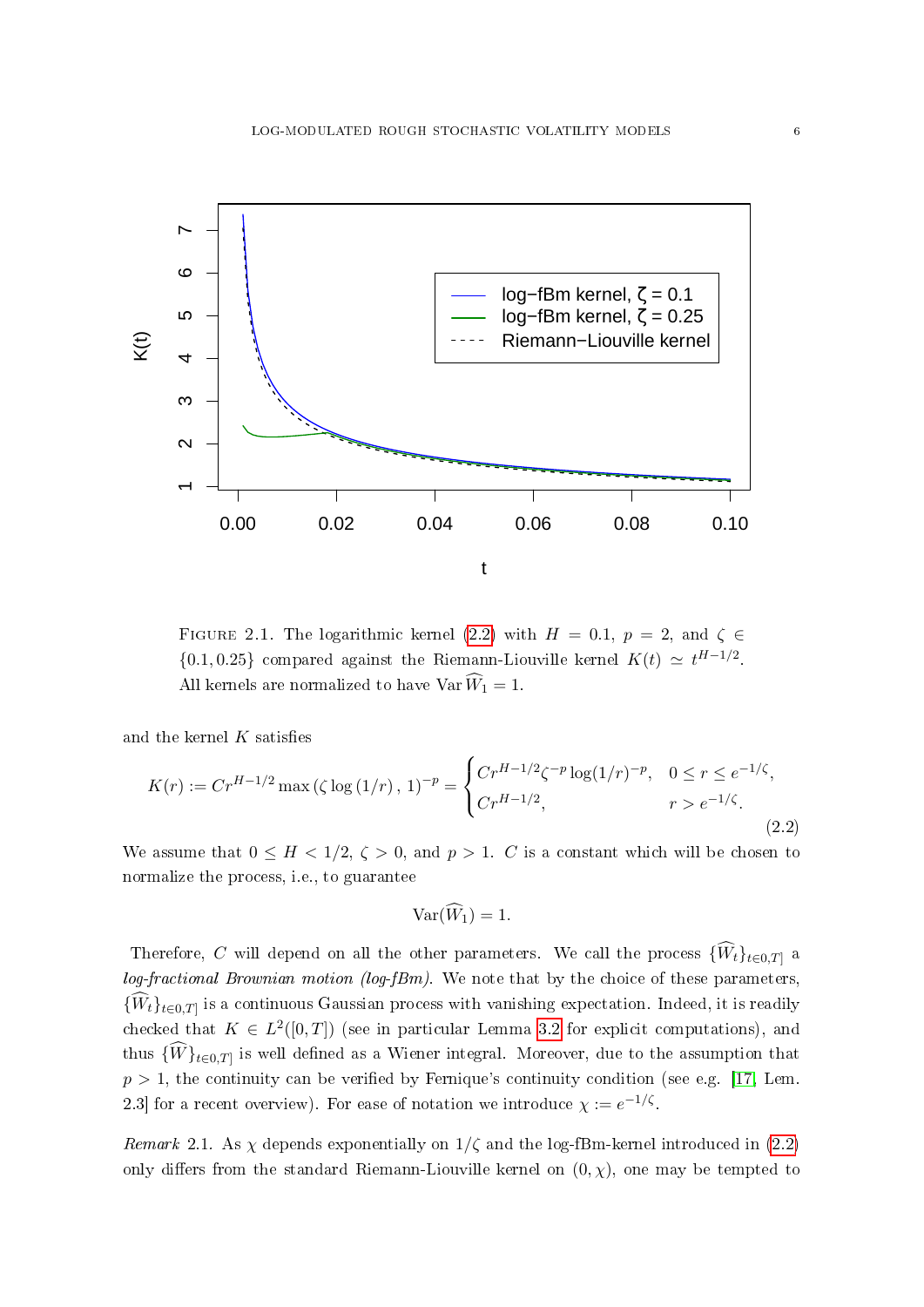expect that the corresponding process  $\widehat{W}$  behaves very similar to the Riemann-Liouville fBm as often used in rough volatility models. This is undoubtedly true for  $H \gg 0$ , and motivates the whole paper, but note that there are profound differences as  $H \to 0$ , as witnessed by Figure [3.1.](#page-8-1) In particular, despite the very localized changes, the log-fBm has finite variance even for  $H=0$ .

We see the super-rough Bergomi model mostly as a *perturbation* of the rough Bergomi model, which stays close to the rough Bergomi model when  $H \gg 0$ , but still has nice properties for  $H \to 0$ , see Figure [7.4](#page-22-8) for a comparison of skews in the (super-) rough Bergomi model. This implies that the super-rough Bergomi model differes substantially from the rough Bergomi model as  $H \to 0$ , as already seen in Figure [1.1.](#page-3-0)

<span id="page-6-3"></span>*Remark* 2.2. The super-rough Bergomi model adds two more parameters ( $\zeta > 0$  and  $p > 1$ ) to the rough Bergomi model. If we want to keep close to the rough Bergomi model for not-toosmall H, then we need both  $\zeta$  and p to be chosen small within their admissible ranges. This, however, may very well introduce numerical difficulties for  $H \approx 0$ , as the kernel approaches a kernel which fails to be square integrable as  $\zeta \to 0$  or  $p \to 1$ .

# 3. Moments of the log-fractional Brownian motion

<span id="page-6-0"></span>The skew formulas to be derived in later section will depend on formulas for some moments of the log-fractional Brownian motion and the underlying Brownian motion. Computing these moments will also give us an explicit formula for the constant  $C$  in the kernel  $(2.2)$ . Throughout this section, we shall often use the following elementary lemma.

<span id="page-6-2"></span>**Lemma 3.1.** Consider  $0 < u < 1$ ,  $a \le 1$ , and  $b > 1$ . Then we have

$$
\int_0^u r^{-a} \log\left(\frac{1}{r}\right)^{-b} dr = \log\left(\frac{1}{u}\right)^{1-b} \mathcal{E}_b\left((1-a)\log\left(\frac{1}{u}\right)\right),\,
$$

where  $E_b$  denotes the exponential integral, given by

$$
E_b(x) := \int_1^{\infty} e^{-xt} t^{-b} dt, \quad x \ge 0.
$$

Note that the exponential integral  $E_b(x)$  is infinite for negative x, which is excluded by our assumptions. Using the above lemma, second moments of  $\{\widehat{W}_t\}_{t\in{0,T}}$  can then computed explicitly.

<span id="page-6-1"></span>**Lemma 3.2.** Let  ${\widehat{W}_t}_{t \in 0,T}$  be the log-fBm given in [\(2.1\)](#page-4-1) with kernel given in [\(2.2\)](#page-5-0). Then the variance of  $\widehat{W}$  satisfies

$$
\text{Var}(\widehat{W}_t) = \begin{cases} C^2 \left[ \zeta^{-2p} \log \left( \frac{1}{t \wedge \chi} \right)^{1-2p} \mathcal{E}_{2p} \left( 2H \log \left( \frac{1}{t \wedge \chi} \right) \right) + \frac{t^{2H} - (t \wedge \chi)^{2H}}{2H} \right], & H > 0, \\ C^2 \left[ \zeta^{-2p} \frac{1}{2p-1} \log \left( \frac{1}{t \wedge \chi} \right)^{1-2p} + \log \left( \frac{t}{t \wedge \chi} \right) \right], & H = 0. \end{cases}
$$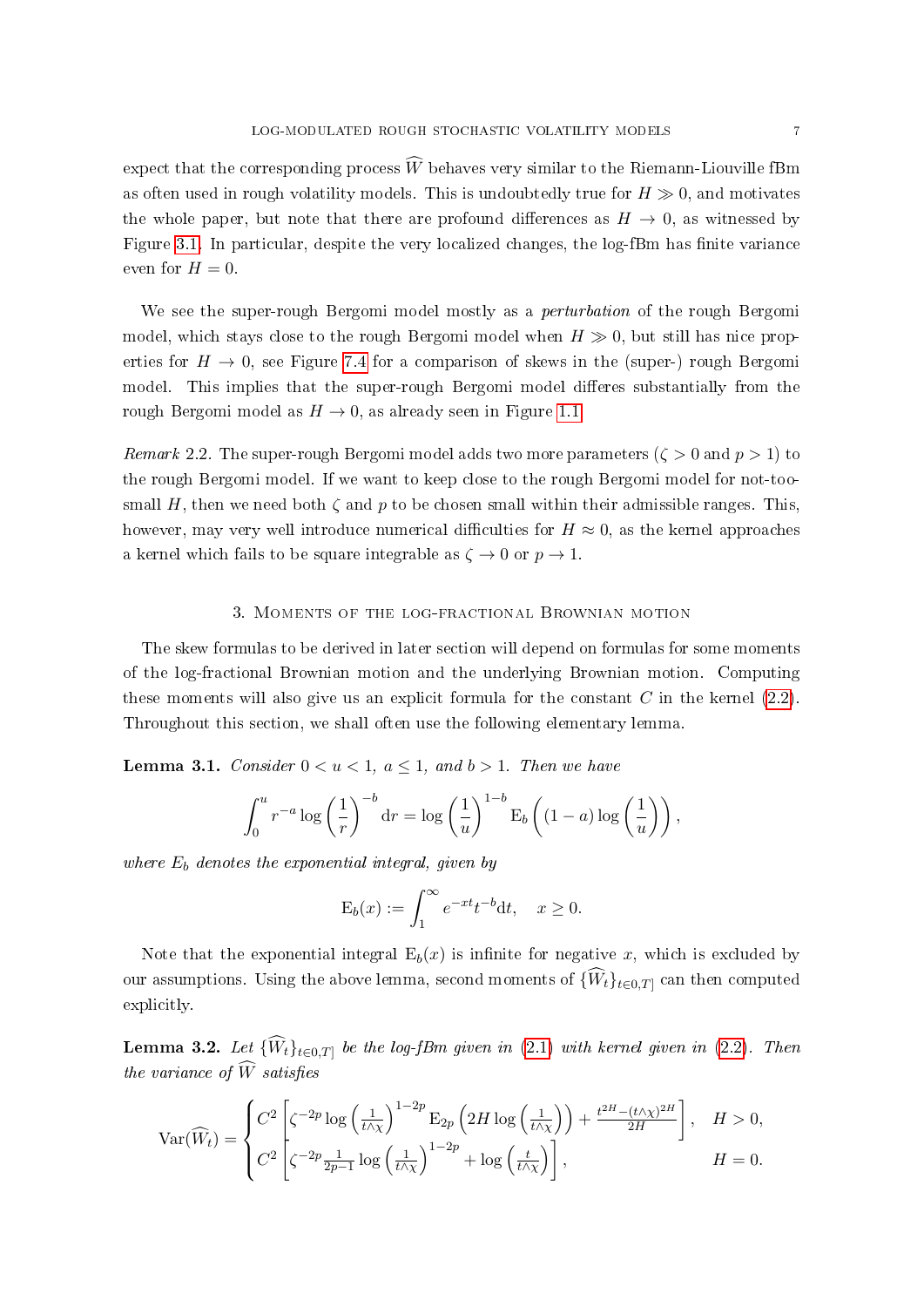Assuming  $\chi < 1$ , the scaling constant  $C = C_{H,\zeta,p}$  required to ensure  $\text{Var } \widehat{W}_1 = 1$  satisfies

$$
C_{H,\zeta,p}:=\begin{cases} \left[\frac{1}{\zeta}\mathcal{E}_{2p}\left(2H/\zeta\right)+\frac{1-\chi^{2H}}{2H}\right]^{-1/2}, & H>0,\\ \left[\frac{2p}{(2p-1)\zeta}\right]^{-1/2}, & H=0. \end{cases}
$$

Proof. By definition, we have

$$
\begin{aligned} \text{Var}(\widehat{W}_t) &= \int_0^t K(t-r)^2 \, \text{d}r \\ &= \int_0^t K(r)^2 \, \text{d}r \\ &= C^2 \left[ \zeta^{-2p} \int_0^{t \wedge \chi} r^{2H-1} \log \left( \frac{1}{r} \right)^{-2p} \, \text{d}r + \int_{t \wedge \chi}^t r^{2H-1} \, \text{d}r \right] \end{aligned}
$$

Applying Lemma [3.1,](#page-6-2) the integral gives

$$
\int_0^{t \wedge \chi} r^{2H-1} \log \left(\frac{1}{r}\right)^{-2p} dr = \log \left(\frac{1}{t \wedge \chi}\right)^{1-2p} \mathcal{E}_{2p} \left(2H \log \left(\frac{1}{t \wedge \chi}\right)\right),
$$

which simplifies in the case  $H = 0$  to the expression

$$
\int_0^{t \wedge \chi} r^{-1} \log \left( \frac{1}{r} \right)^{-2p} dr = \frac{1}{2p - 1} \log \left( \frac{1}{t \wedge \chi} \right)^{1 - 2p}.
$$

For the second integral, we have by standard computations

$$
\int_{t\wedge\chi}^{t} r^{2H-1} dr = \begin{cases} \frac{t^{2H} - (t\wedge\chi)^{2H}}{2H}, & H > 0, \\ \log(t) - \log(t\wedge\chi), & H = 0. \end{cases}
$$

Note that the scaling factors are continuous in  $H$  on  $[0, 1/2]$ , see also Figure [3.1.](#page-8-1)

Unfortunately, we have not been able to find closed form expressions for the covariances  ${\rm cov}\left(\widehat{W}_t, \,\widehat{W}_s\right)$  of the log-fractional Bm. Nonetheless, numerical integration is relatively easy using the *double exponential method* to take care of the singularity at the boundary of the integral. Explicit formulas do, however, exist for the covariances with (correlated) Brownian motions.

<span id="page-7-0"></span>**Lemma 3.3.** Let  ${Z_t}_{t \in [0,T]}$  be a standard Brownian motion correlated with the Brownian motion  $\{W_t\}_{t\in{0,T}}$  driving the log-fBm  $\{W_t\}_{t\in{0,T}}$  in  $(2.1)$ , and let  $\rho \in [-1,1]$  denote the correlation parameter. Denote  $u := t - t \wedge s$  and  $v := (u \vee \chi) \wedge t$ . Then for  $s, t \in [0, T]$ , the covariance between  $\widehat{W}_t$  and  $Z_s$  is given by

$$
\text{cov}\left(\widehat{W}_t, Z_s\right) = C\rho \left\{ \zeta^{-p} \left[ \log \left(\frac{1}{v}\right)^{1-p} \mathcal{E}_p \left( (H+1/2) \log \left(\frac{1}{v}\right) \right) - \mathbb{1}_{u>0} \log \left(\frac{1}{u}\right)^{1-p} \mathcal{E}_p \left( (H+1/2) \log \left(\frac{1}{u}\right) \right) \right] + \frac{t^{H+1/2} - v^{H+1/2}}{H+1/2} \right\}.
$$

.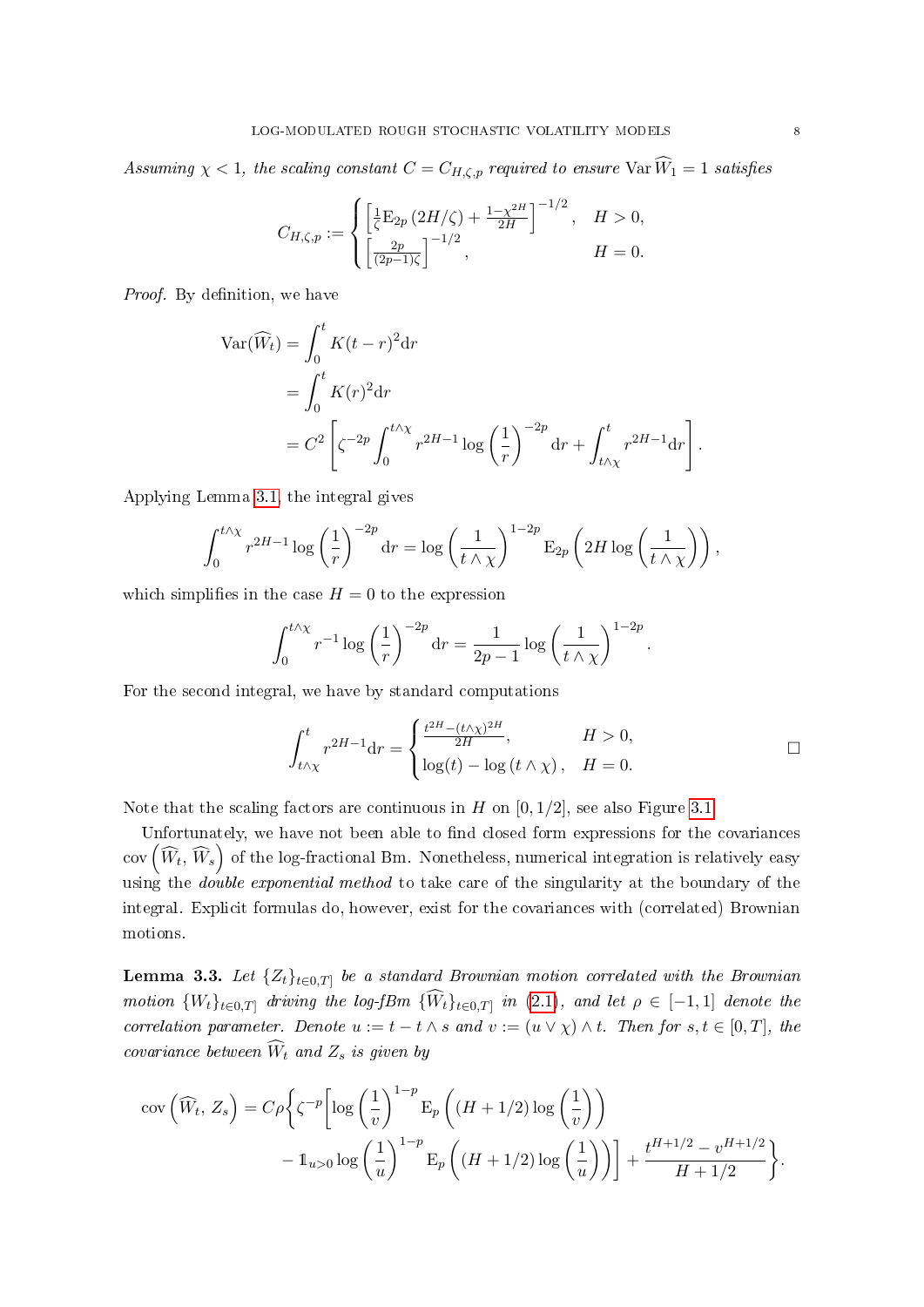<span id="page-8-1"></span>

FIGURE 3.1. The scaling factor  $C_{H,\zeta,p}$  needed to achieve  $\text{Var } \widehat{W}_1 = 1$  as shown in Lemma [3.2](#page-6-1) compared to the corresponding scaling factor  $\sqrt{2H}$  for the Riemann-Liouville kernel  $K(r)\,\simeq\,r^{H-1/2}.$  Parameters for the log-fBm are  $\zeta = 0.1, p = 2$ , giving  $\chi \approx 5 \times 10^{-5}$ .

Proof. Direct computations reveal that

$$
\text{cov}\left(\widehat{W}_t, Z_s\right) = E\left[\widehat{W}_t Z_s\right] = \rho \int_0^{t \wedge s} K(t - r) \, \text{d}r = \rho \int_u^t K(r) \, \text{d}r
$$
\n
$$
= \rho \int_u^v K(r) \, \text{d}r + \rho \int_v^t K(r) \, \text{d}r = C\zeta^{-p} \rho \int_u^v r^{H-1/2} \log(1/r)^{-p} \, \text{d}r + C\rho \int_v^t r^{H-1/2} \, \text{d}r.
$$

For the first integral, we use Lemma [3.1](#page-6-2) with  $a = 1/2 - H$  and  $b = p$ , to obtain

$$
\int_u^v r^{H-1/2} \log(1/r)^{-p} dr = \left[ \log \left( \frac{1}{v} \right)^{1-p} E_p \left( (H+1/2) \log \left( \frac{1}{v} \right) \right) - \log \left( \frac{1}{u} \right)^{1-p} E_p \left( (H+1/2) \log \left( \frac{1}{u} \right) \right) \right], \quad (3.1)
$$

<span id="page-8-0"></span>the second integral is trivial.

# 4. Fukasawa's method

We give a short introduction to the asymptotic expansion for stochastic volatility models outlined in [\[12\]](#page-23-2), adapted to the case of Gaussian noise driving the asset price and the volatility.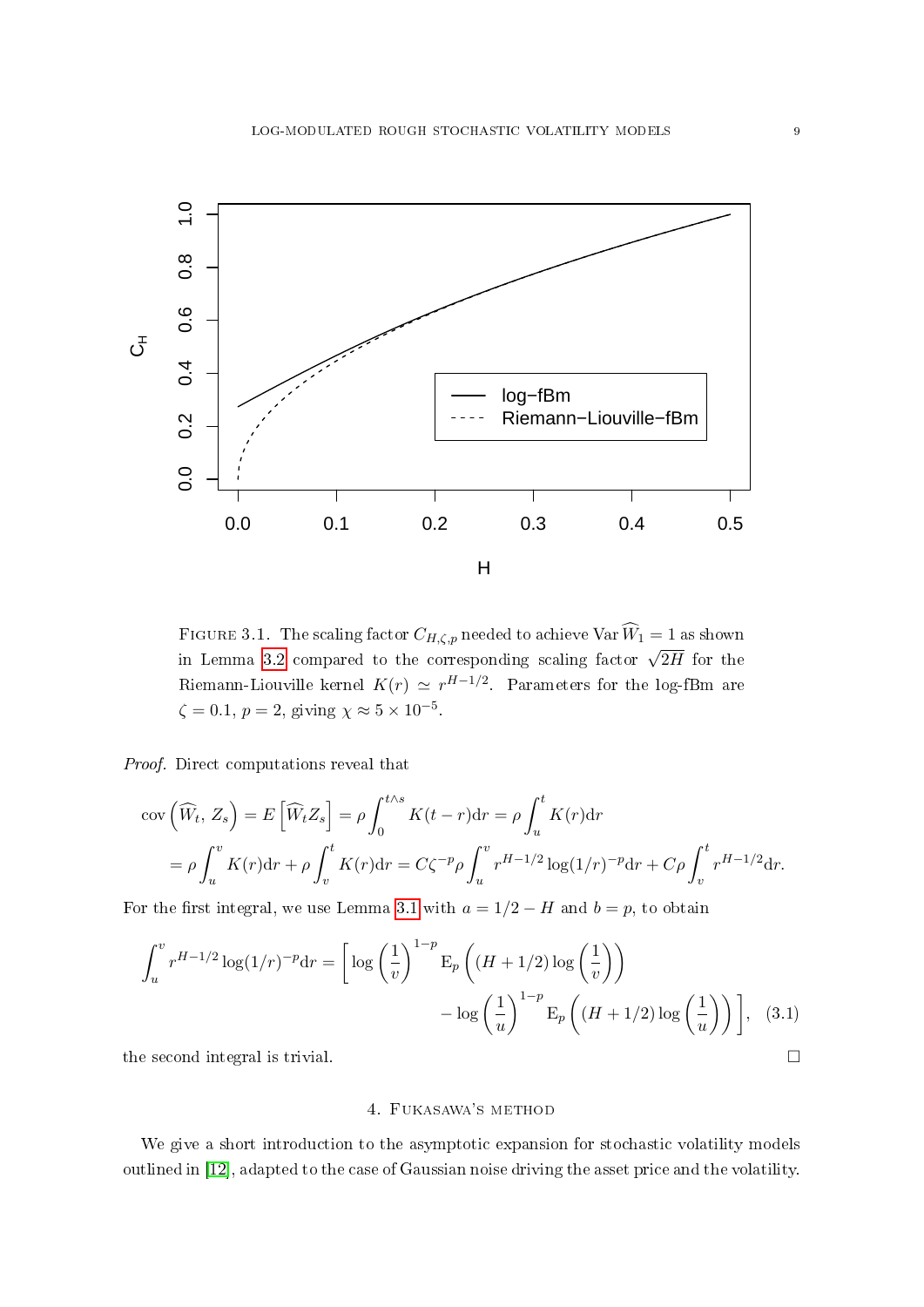This simplifies certain computations and conditions, and thus the results have been slightly changed accordingly.

Let  $(\Omega, \mathcal{F}^n, \{\mathcal{F}^n_t\}_{t\in[0,T]}, \mathbb{P})$  be a filtered probability space for each  $n \in \mathbb{N}$ , where a continuous martingale  $X^n$  lives. Consider an asset price process  $S^n: [0,T] \times \Omega \to \mathbb{R}^d$  given by

<span id="page-9-1"></span>
$$
S_t^n = \exp(Z_t^n)
$$
  
\n
$$
Z_t^n = Z_0 + R(t) + A_t^n + X_t^n + \int_0^t g_s^n dW_s.
$$
\n(4.1)

Here  $\{g_t^n\}_{t\in[0,T]}$  be an adapted process to the filtration  $\{\mathcal{F}_t^n\}$  . The Brownian motion  $\{W_t\}_{t\in[0,T]}$ is independent of the martingale  $X^n$ , and is correlated with the stochastic process  $t \mapsto g_t^n$ , in order to capture the leverage effect. The function  $R$  is supposed to reflect the interest rate and is often assumed to be constant, and in applications typically chosen to be zero.  $A<sup>n</sup>$  is a drift term, such that  $S^n$  is a Martingale. Denote by  $M_t^n$  the Martingale part of  $Z^n$ , i.e.  $M_t^n = X_t^n + \int_0^t g_s^n dW_s$ . It is readily seen that the quadratic variation of  $M^n$  is given by

$$
\langle M^n \rangle = \langle X^n \rangle + \int_0^{\cdot} |g_s^n|^2 \mathrm{d} s.
$$

Throughout the text we will refer to  $(R, A^n, X^n, g^n)$  as a stochastic volatility model. In applications, we will assume that the following hypothesis holds for the model  $(R, A^n, X^n, g^n)$ :

<span id="page-9-0"></span>**Hypothesis 4.1.** For a given null sequence  $\{\epsilon_n\}$ , there exists a sequence  $\Sigma_n$  with  $\Sigma$  =  $\lim_{n\to\infty}\sum_n>0$  such that for all  $n\in\mathbb{N}$ 

$$
\mathcal{D}^n := \epsilon_n^{-1} (\Sigma_n^{-1} \langle M^n \rangle_T - 1) \quad \text{and} \quad \frac{1}{\int_0^t |g_s^n|^2 ds}
$$

are bounded in  $L^p(\Omega)$  for any  $p>0$  Moreover,  $\mathcal{D}^n$  and  $\Sigma_n^{-\frac{1}{2}}M_T^n$  converges weakly to a random variable, say  $(N_1, N_2)$ .

Fukasawa derives expansions of claims constructed from the model  $(R, A^n, X^n, g^n)$ , which can be written as  $\mathbb{E}[F(Z_T)],$  where  $F(z) = e^{-R(T)}f(S_0 \exp(z))$ . A particular case of interest for the current article is when the martingale part  $M^n$  satisfies Hypothesis [4.1](#page-9-0) and the Random variables  $N_1$  and  $N_2$  are normally distributed. In this case, the Martingale expansion can be used to give an asymptotic expansion of the implied volatility in terms of the vol-of-vol parameter. The following theorem is a combination of Theorem 2.4 and Corollary 2.6 found in [\[12\]](#page-23-2).

<span id="page-9-2"></span>Theorem 4.2. Suppose F is a Borel measurable function of polynomial growth, and that Hypothesis [4.1](#page-9-0) holds with  $N_1$  and  $N_2$  being normally distributed. Denote by  $\sigma_n^2 T = \Sigma_n$ . Then the Black-Scholes implied volatility can be expanded as

<span id="page-9-3"></span>
$$
\sigma_{BS} = \sigma_n \left( 1 + \frac{\epsilon_n}{2} \left[ \delta - \rho d_2 \right] \right) + o(\epsilon_n), \tag{4.2}
$$

where

$$
\delta := \mathbb{E}[N_1], \qquad \rho := \mathbb{E}[N_1 N_2],
$$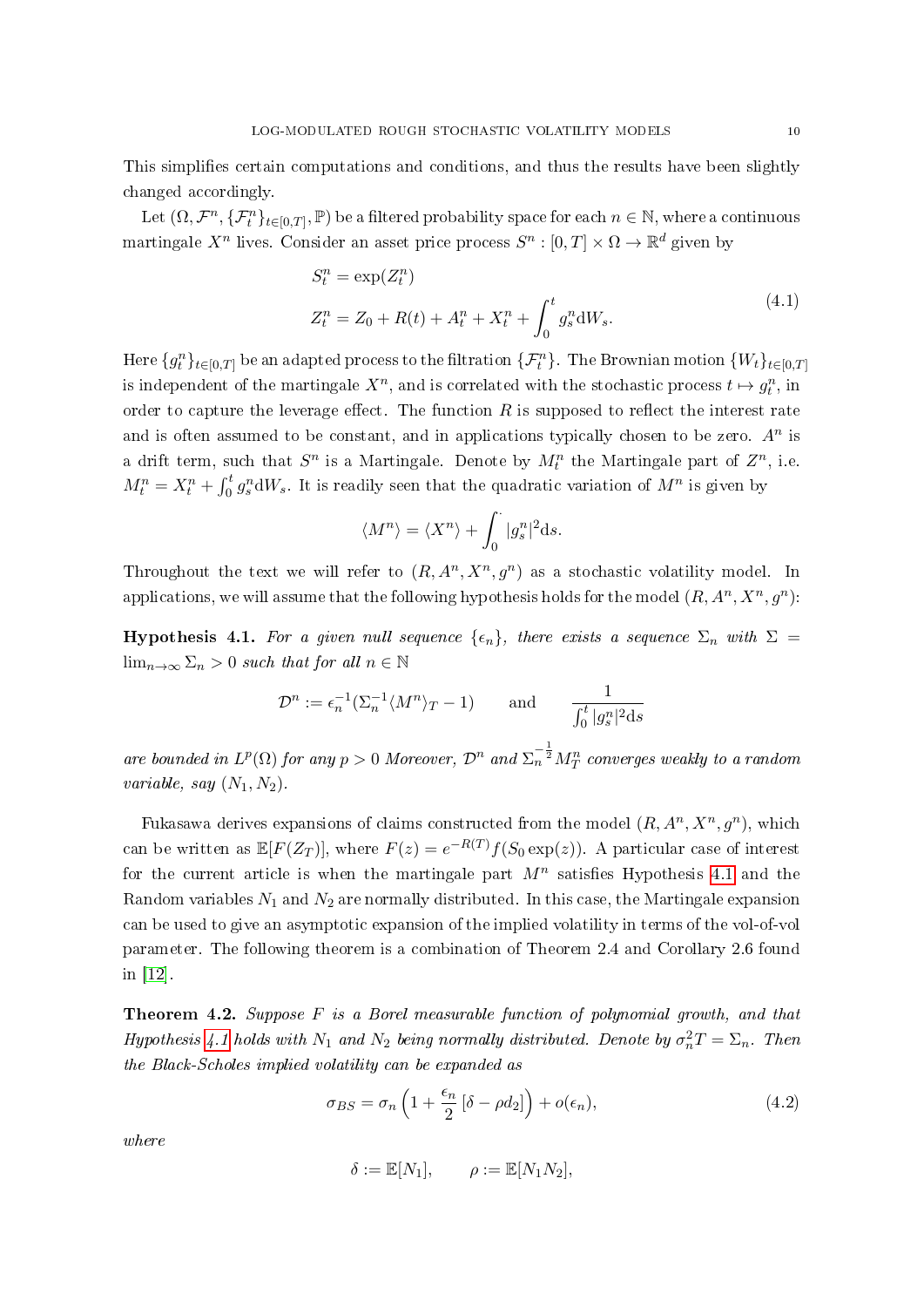and

$$
d_1 := \frac{\log(S/K) + r + \sum_n/2}{\sqrt{\sum_n}}, \qquad d_2 := d_1 - \sqrt{\sum_n}.
$$

The following example is an application of the above theorem to the case when the volatility is assumed to be driven by a Gaussian Volterra process. This particular example will motivate the subsequent discussions on volatility models driven by super-rough processes. As this example is essentially [\[12,](#page-23-2) Sec. 3.3] adapted to general Volterra processes, we will sometimes refer to this particular case as Fukasawa's example.

<span id="page-10-0"></span>Example 4.3 (Fukasawa's example with volatility driven by Gaussian Volterra processes.). Consider the asset price dynamics given by

$$
S_t = S_0 \exp(Z_t)
$$
  
\n
$$
Z_t = R(t) - \frac{1}{2} \int_0^t g(Y_s^n)^2 ds + \int_0^t g(Y_s^n) [\rho dW'_s + \sqrt{1 - \rho^2} dW_s],
$$

where for a null sequence  $\{\epsilon_n\}$  we specify

$$
Y_s^n = y + \epsilon_n \widehat{W}_s, \qquad \widehat{W}_t := \int_0^t K(t-s) \mathrm{d}W'_s,
$$

and K is a possibly singular Volterra kernel, and the two processes  $\{W_t\}_{t\in[0,T]}$  and  $\{W_t'\}_{t\in[0,T]}$ are independent Brownian motions, and  $\rho \in (0,1)$  is the coefficient determining the correlation between  $Y^n$  and Z. Observe also that  $(\int_0^T \widehat{W}_s ds, W'_T)$  is normally distributed with

$$
\mathbb{E}[\int_0^T \widehat{W}_s \, \mathrm{d} s \, W'_T] = \int_0^T \int_0^t K(t-s) \, \mathrm{d} s \, \mathrm{d} r.
$$

Referring to [\(4.1\)](#page-9-1), we now have  $X^n = \int_0^1 g(Y_s^n) \sqrt{1 - \rho^2} dW_s$  and  $A^n = R(\cdot) - \int_0^1 g(Y_s^n)^2 ds$ . Furthermore,  $M_t^n := \int_0^t g(Y_s^n) [\rho dW'_s + \sqrt{1-\rho^2} dW_s]$ , and we see that

$$
\langle M \rangle_T = \int_0^T \mathbb{E}[g(Y_s^n)] \mathrm{d} s
$$

Assuming that g is twice differentiable and bounded away from 0, we set  $\Sigma_n = \Sigma = g(y)^2 T$ we see that for  $n \in \mathbb{N}$ 

$$
\epsilon_n^{-1}(\frac{\langle M \rangle_T}{g(y)^2T} - 1) \quad \text{and} \quad \frac{1}{\int_0^T g^2(Y_s^n) \mathrm{d} s}
$$

are both bounded in  $L^p(\Omega)$  for any  $p > 0$ . Furthermore  $\Sigma_n M_T^n$  and  $\epsilon_n^{-1}(\frac{\langle M \rangle_T}{q(y)^{2s}})$  $\frac{\sqrt{M/T}}{g(y)^2T} - 1$  are both seen to be normally distributed, and thus the conditions in Hypothesis  $4.1$  are satisfied. It follows from Theorem [4.2](#page-9-2) that the Black-Scholes implied Volatility is given by

$$
\sigma_{BS} = g(y) \left( 1 - \frac{\epsilon_n \rho_{12}}{2} d_2 \right),\tag{4.3}
$$

where we have used that  $\mathbb{E}[N_1] = 0$ . A first order Taylor expansion of g reveals that

<span id="page-10-1"></span>
$$
\rho_{12}(T) := \frac{g'(y)\rho}{g(y)T^{3/2}} \int_0^T \mathbb{E}[\widehat{W}_s W'_T] \, \mathrm{d}s = \frac{g'(y)\rho}{g(y)T^{3/2}} \int_0^T \int_0^t K(t-s) \, \mathrm{d}s \, \mathrm{d}t. \tag{4.4}
$$

In subsequent sections, we will investigate this term in in more detail for a particular choice of the Volterra kernel K.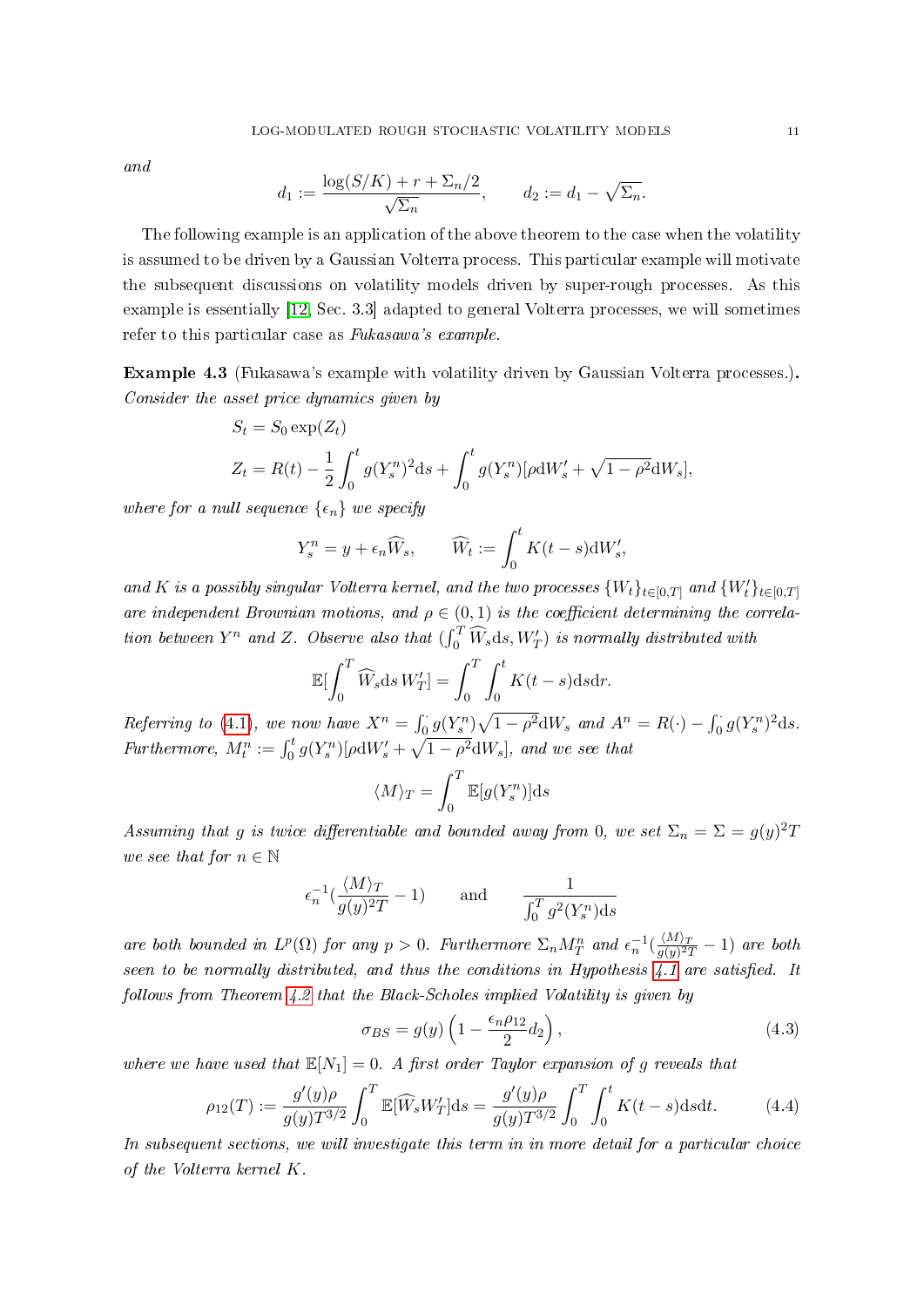#### 5. Skew expansions with log-fractional Brownian motion

<span id="page-11-0"></span>We now apply the small vol-of-vol expansion to log-moderated rough volatility models. In the first step, we compute the term  $\rho_{12}$  for such models.

5.1.  $\rho_{12}$  in the case of log-fractional Brownian motion. We will compute the term  $\rho_{12}$ given in Example [4.3](#page-10-0) when the Volterra process is given as a log-fractional Brownian motion. Recall from [\(4.4\)](#page-10-1) that  $\rho_{12}$  is given by

<span id="page-11-1"></span>
$$
\rho_{12} = \frac{g'(y)\rho}{g(y)T^{3/2}} \int_0^T E\left[\widehat{W}_s W_T\right] \mathrm{d}s,\tag{5.1}
$$

where  $\rho$  is the correlation coefficient between the Brownian noises. We compute the integral on the r.h.s. under the assumption that T is small, more precisely,  $T \leq \chi$ . (Keep in mind that we are eventually going to look for asymptotics for  $T \to 0$ .)

<span id="page-11-2"></span>**Lemma 5.1.** Let  $T > 0$  and  ${W_t}_{t \in [0,T]}$  be a Brownian motion, and define the log-fractional Brownian motion  $\widehat{W}_t = \int_0^t K(t-s) dW_s$ , where the kernel is given as in [\(2.2\)](#page-5-0). Then we have

$$
\int_0^T \mathbb{E}\left[W_T\widehat{W}_s\right]ds = \int_0^T \int_0^s K(s-r)drds = I_1(T \wedge \chi) + \mathbb{1}_{T>\chi} \left(I_2(T,\chi) + I_3(T,\chi)\right),
$$

where

$$
I_1(T) := C\zeta^{-p} \log \left(\frac{1}{T}\right)^{1-p} \left[ T \mathbb{E}_p \left( (H + 1/2) \log \left(\frac{1}{T}\right) \right) - \mathbb{E}_p \left( (H + 3/2) \log \left(\frac{1}{T}\right) \right) \right],
$$
  
\n
$$
I_2(T, \chi) := \frac{C}{H + 1/2} \left( \frac{T^{H + 3/2} - \chi^{H + 3/2}}{H + 3/2} - (T - \chi) \chi^{H + 1/2} \right),
$$
  
\n
$$
I_3(T, \chi) := C\zeta^{-p} (T - \chi) \log \left(\frac{1}{\chi}\right)^{1-p} \mathbb{E}_p \left( (H + 1/2) \log \left(\frac{1}{\chi}\right) \right).
$$

*Proof.* It is tempting to integrate the formula in Lemma  $3.3$ , but we were not able to find a closed form expression this way. Rather, let us start from scratch. Clearly, we have that

$$
\int_0^T \mathbb{E}[W_T \widehat{W}_s] \, \mathrm{d} s = \int_0^T \int_0^s K(s-r) \, \mathrm{d} r \, \mathrm{d} s =: I(T).
$$

We first assume that  $T \leq \chi$ . Using the representation of the kernel given in [\(2.2\)](#page-5-0) we see that

$$
\int_0^T \int_0^s K(s-r) dr ds = \int_0^T C \zeta^{-p} \int_0^s (s-r)^{H-1/2} \log \left(\frac{1}{s-r}\right)^{-p} dr ds
$$
  
=  $C \zeta^{-p} \int_0^T \int_0^s r^{H-1/2} \log \left(\frac{1}{r}\right)^{-p} dr ds$   
=  $C \zeta^{-p} \int_0^T \int_r^T ds r^{H-1/2} \log \left(\frac{1}{r}\right)^{-p} dr$   
=  $C \zeta^{-p} \left[ T \int_0^T r^{H-1/2} \log \left(\frac{1}{r}\right)^{-p} dr - \int_0^T r^{H+1/2} \log \left(\frac{1}{r}\right)^{-p} dr \right].$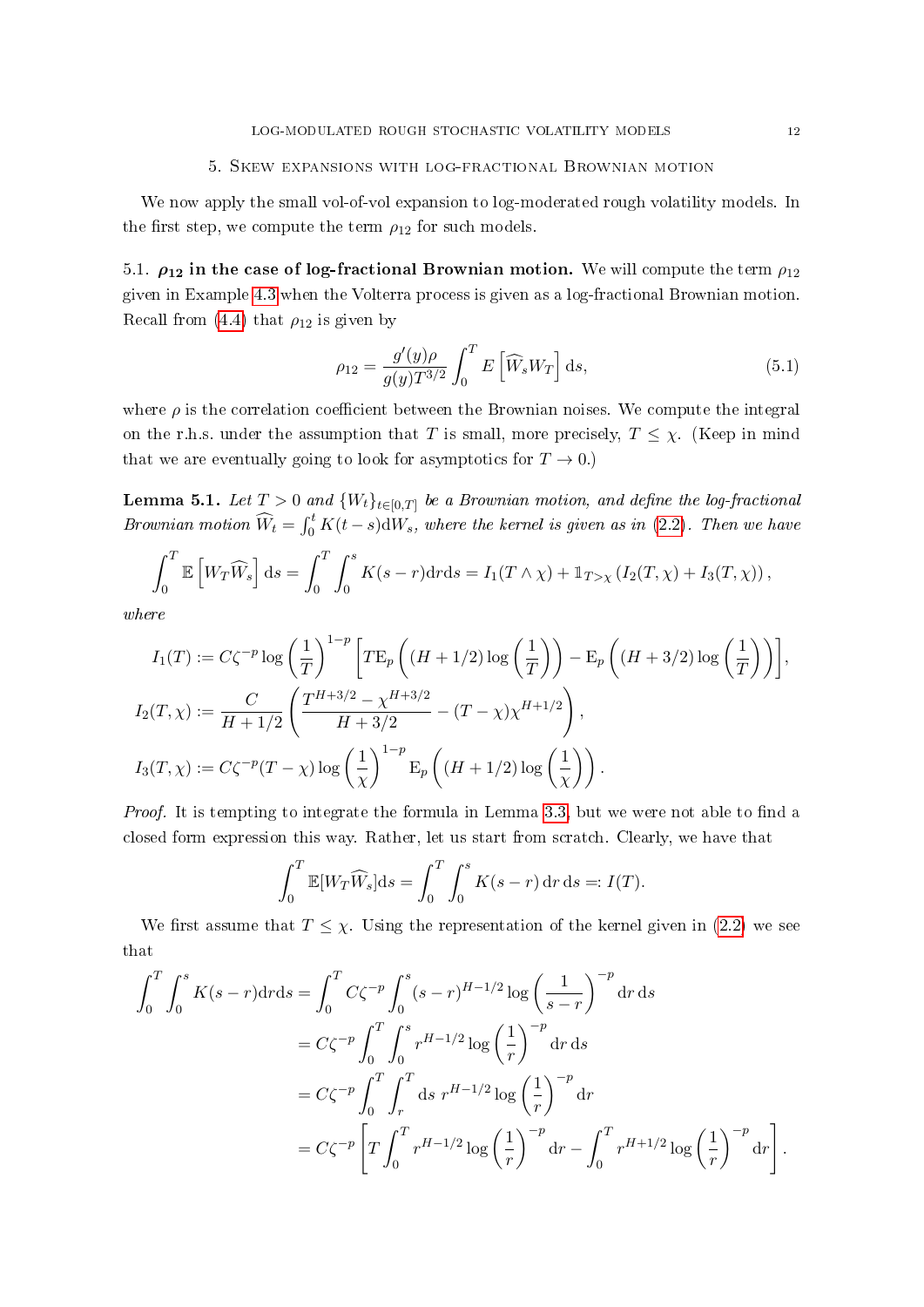By Lemma [3.1](#page-6-2) it then follows that

$$
\int_0^T r^{H-1/2} \log\left(\frac{1}{r}\right)^{-p} dr = \log\left(\frac{1}{T}\right)^{1-p} \mathcal{E}_p\left((H+1/2)\log\left(\frac{1}{T}\right)\right),
$$
  

$$
\int_0^T r^{H+1/2} \log\left(\frac{1}{r}\right)^{-p} dr = \log\left(\frac{1}{T}\right)^{1-p} \mathcal{E}_p\left((H+3/2)\log\left(\frac{1}{T}\right)\right).
$$

Putting the terms together, we obtain

$$
I(T) = I_1(T) = C\zeta^{-p} \log \left(\frac{1}{T}\right)^{1-p} \left[ T \mathbb{E}_p \left( (H + 1/2) \log \left(\frac{1}{T}\right) \right) - \mathbb{E}_p \left( (H + 3/2) \log \left(\frac{1}{T}\right) \right) \right].
$$

Let us now consider the case  $T > \chi$ . The integral can then naturally be split as

$$
I(T) = \int_0^{\chi} \int_0^s K(s-r) dr ds + \int_{\chi}^T \int_0^{s-\chi} K(s-r) dr ds + \int_{\chi}^T \int_{s-\chi}^s K(s-r) dr ds
$$
  
=  $I(\chi) + \int_{\chi}^T \int_{\chi}^s K(u) du ds + \int_{\chi}^T \int_0^{\chi} K(u) du ds,$ 

noting that  $I(\chi)$  is already known. An elementary calculation gives us the second term,

$$
\int_{\chi}^{T} \int_{\chi}^{s} K(u) \, \mathrm{d}u \, \mathrm{d}s = C \int_{\chi}^{T} \int_{\chi}^{s} u^{H-1/2} \, \mathrm{d}u \, \mathrm{d}s = \frac{C}{H+1/2} \int_{\chi}^{T} \left( s^{H+1/2} - \chi^{H+1/2} \right) \mathrm{d}s
$$

$$
= \frac{C}{H+1/2} \left( \frac{T^{H+3/2} - \chi^{H+3/2}}{H+3/2} - (T - \chi) \chi^{H+1/2} \right).
$$

Finally, regarding the third term we do a substitution of variables and apply Lemma [3.1](#page-6-2) to obtain

$$
\int_{\chi}^{T} \int_{0}^{\chi} K(u) \, \mathrm{d}u \, \mathrm{d}s = C \zeta^{-p} (T - \chi) \int_{0}^{\chi} \log \left(\frac{1}{u}\right)^{-p} u^{H-1/2} \, \mathrm{d}u
$$
\n
$$
= C \zeta^{-p} (T - \chi) \log \left(\frac{1}{\chi}\right)^{1-p} \mathrm{E}_{p} \left( (H + 1/2) \log \left(\frac{1}{\chi}\right) \right). \qquad \Box
$$

5.2. Asymptotic expansion for Example [4.3.](#page-10-0) We continue with a discussion of Exam-ple [4.3,](#page-10-0) when the volatility depends on a log-fBm. As we have already computed  $\rho_{12}$ , we have all ingredients for the asymptotic expansion in terms of small vol-of-vol. We are also interested in the short time behaviour of this term, which relies on the following well known asymptotic expansion of the exponential integral  $E_p$ :

<span id="page-12-0"></span>
$$
E_p(x) \sim \frac{e^{-x}}{x} \left[ 1 - \frac{p}{x} + \frac{p(p+1)}{x^2} \pm \cdots \right] \text{ as } x \to \infty.
$$
 (5.2)

<span id="page-12-1"></span>**Lemma 5.2.** The term  $\rho_{12}$  in [\(5.1\)](#page-11-1) satisfies the asymptotic expansion

$$
\rho_{12} = \frac{g'(y)}{g(y)} \frac{C\zeta^{-p} \rho}{(H + 1/2)(H + 3/2)} \log\left(\frac{1}{T}\right)^{-p} T^H (1 + o(1))
$$

as  $T \to 0$ .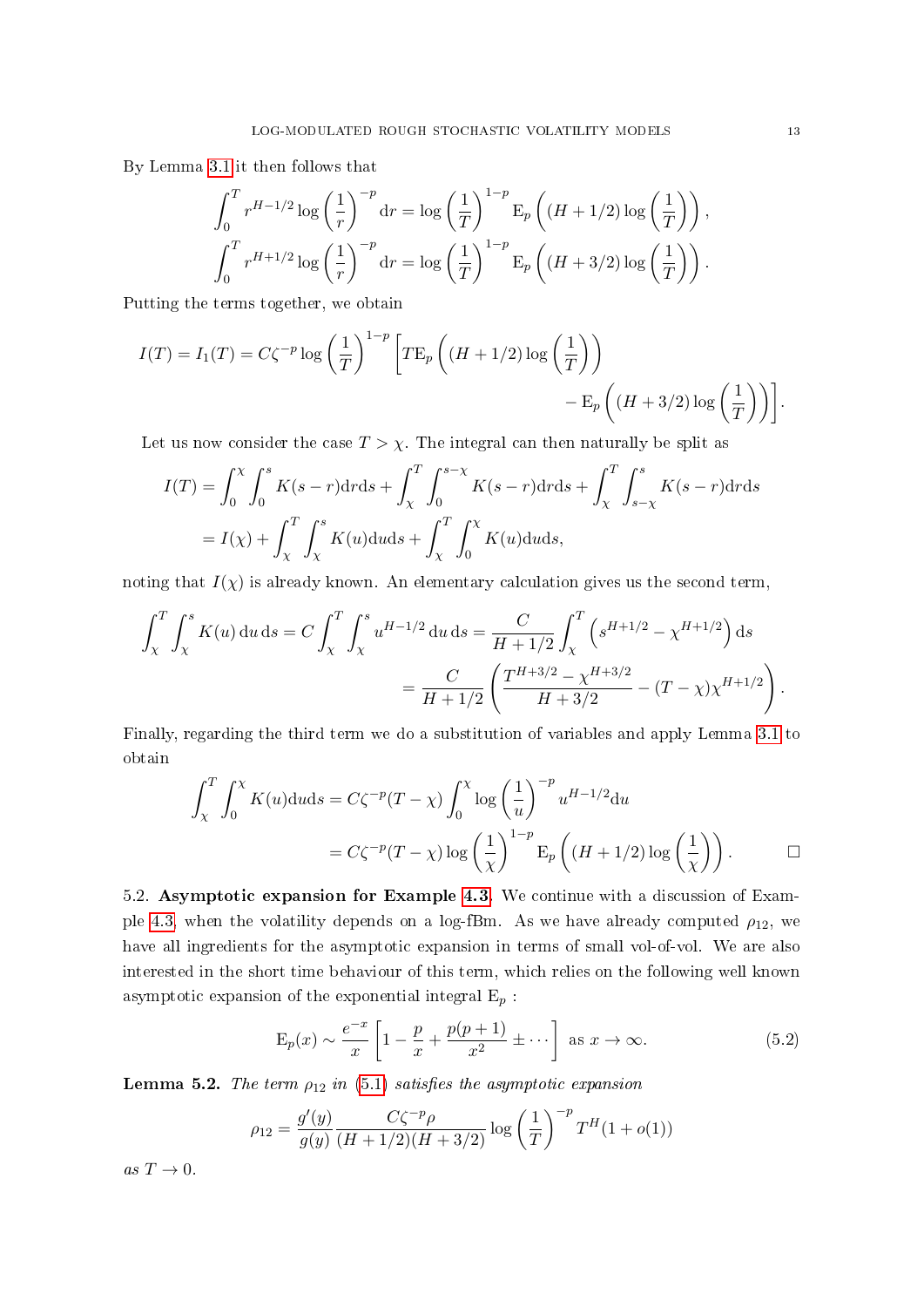Proof. Using the asymptotic expansion in [\(5.2\)](#page-12-0) we have

<span id="page-13-2"></span>
$$
E_p\left((H+1/2)\log\left(\frac{1}{T}\right)\right) = \frac{T^{H+1/2}}{(H+1/2)\log\left(\frac{1}{T}\right)}(1+o(1)),\tag{5.3}
$$

$$
E_p\left((H+3/2)\log\left(\frac{1}{T}\right)\right) = \frac{T^{H+3/2}}{(H+3/2)\log\left(\frac{1}{T}\right)}(1+o(1)),\tag{5.4}
$$

as  $T \to 0$ . Hence (as  $T < \chi$  eventually), we obtain

$$
\int_0^T \mathbb{E}\left[W_T\widehat{W}_s\right]ds = \frac{C\zeta^{-p}}{(H+1/2)(H+3/2)}\log\left(\frac{1}{T}\right)^{-p}T^{H+3/2}(1+o(1)).
$$

Recalling [\(5.1\)](#page-11-1), we have

$$
\rho_{12} = \frac{g'(y)\rho}{g(y)T^{3/2}} \int_0^T E\left[W_T\widehat{W}_s\right] ds = \frac{g'(y)}{g(y)} \frac{C\zeta^{-p}\rho}{(H+1/2)(H+3/2)} \log\left(\frac{1}{T}\right)^{-p} T^H(1+o(1)). \ \ \Box
$$

Let us now look again at the implied volatility found in Theorem [4.2](#page-9-2) and in Example [4.3.](#page-10-0) By the formula [\(4.2\)](#page-9-3) in we have

$$
\sigma_{BS} = \sigma \left( 1 - \frac{\rho_{12} d_2}{2} \epsilon_n \right) (1 + o(\epsilon_n)),
$$

Following Example [4.3,](#page-10-0) setting  $R(t) := rt$  for a constant  $r > 0$ ,  $\sigma := g(y)$ ,  $\Sigma := g(y)^2T$ , and

<span id="page-13-1"></span>
$$
d_2 = \frac{\log\left(\frac{S_0}{K}\right) + r - \frac{\Sigma}{2}}{\sqrt{\Sigma}}.
$$

Hence, the part of the leading order term depending on log-moneyness  $\log\left(\frac{S_0}{K}\right)$  is

$$
-\frac{\sigma}{2}\rho_{12}\frac{\log\left(\frac{S_0}{K}\right)}{g(y)\sqrt{T}}\epsilon_n = -a\rho\log\left(\frac{1}{T}\right)^{-p}T^{H-1/2}\log\left(\frac{S_0}{K}\right)\epsilon_n(1+o_T(1)),
$$

with

$$
a := \frac{1}{2} \frac{g'(y)}{g(y)} \frac{C\zeta^{-p}}{(H+1/2)(H+3/2)}
$$
  
= 
$$
\begin{cases} \frac{1}{2} \frac{g'(y)}{g(y)} \left[ \sqrt{E(2H/\zeta)/\zeta + \frac{1-\exp(-2H/\zeta)}{2H} \zeta^p (H+1/2)(H+3/2)} \right]^{-1}, & H > 0, \\ \frac{3}{8} \frac{g'(y)}{g(y)} \zeta^{1/2-p} \sqrt{\frac{2p-1}{2p}}, & H = 0. \end{cases}
$$
(5.5)

<span id="page-13-3"></span>*Remark* 5.3. As the skew asymptotic is linear in  $a = a_{H,\zeta,p}$ , we may think of these model parameters to contribute to vol-of-vol. It turns out that  $a$  varies considerably as a function of  $\zeta$  and p for fixed roughness H. The actual asymptotic skew formula is, fortunately, much more stable, see Figure [7.3.](#page-21-0)

These considerations leads to the following theorem regarding the ATM volatility skew for small vol-of-vol and short maturity  $T$ :

<span id="page-13-0"></span>**Theorem 5.4.** The implied volatility in Example  $4.3$  with log-moderated fBm satisfies

$$
\sigma_{BS} = g(y) \left( 1 - \frac{\rho_{12} d_2}{2} \epsilon_n \right) (1 + o(\epsilon_n))
$$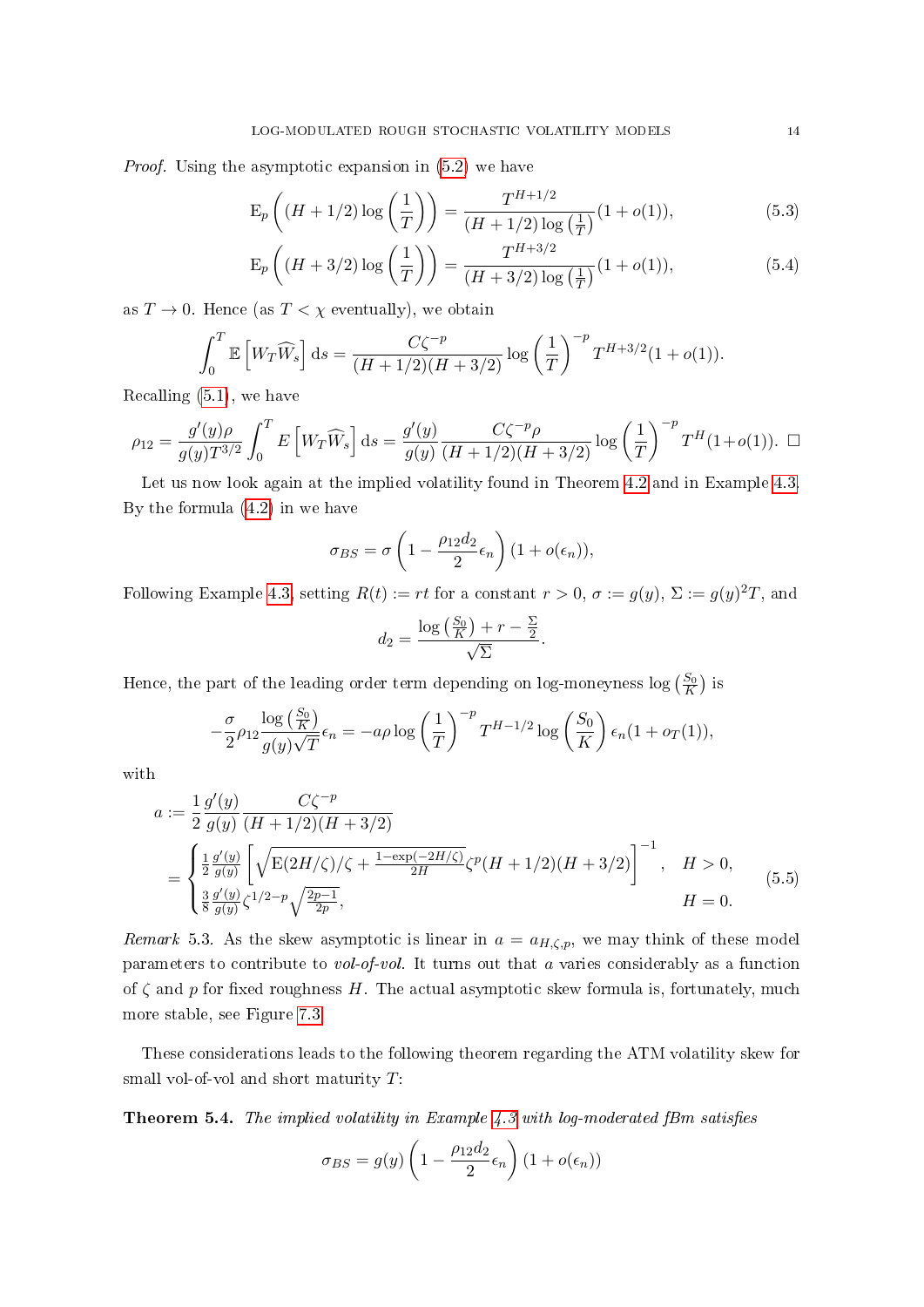with  $\rho_{12}$  given by [\(5.1\)](#page-11-1) together with Lemma [5.1](#page-11-2) and

$$
d_2 = \frac{\log\left(\frac{S_0}{K}\right) + r - \frac{g(y)^2 T}{2}}{g(y)\sqrt{T}}.
$$

For log-moneyness  $k, k' \in \mathbb{R}$ , short maturity T, and any  $0 \leq H \leq 1/2$ , the skew therefore behaves like

$$
\frac{\sigma_{BS}(T,k) - \sigma_{BS}(T,k')}{k - k'} \approx -a\rho \log \left(\frac{1}{T}\right)^{-p} T^{H-1/2} \epsilon_n,
$$

with a defined in  $(5.5)$ .

5.3. The rough Bergomi model. As a practical example, we consider here the rough Bergomi model, when the driving noise of the instantaneous variance is given as a log-fBm. To this end, denote by  $\xi(u) = \mathbb{E}_{\mathbb{Q}}[v_u|\mathcal{F}_0]$ , where v denotes the instantaneous variance. The rough Bergomi model is given by

<span id="page-14-0"></span>
$$
S_t^n = S_0 \mathcal{E} \left( \int_0^t \sqrt{v_s^n} dB_s \right)
$$
  

$$
v_t^n = \xi(t) \mathcal{E} \left( \epsilon_n \int_0^t K(t-s) dW_s' \right)
$$
 (5.6)

where  $B_t = \rho W'_t + \sqrt{1 - \rho^2} W_t$ .

<span id="page-14-1"></span>**Theorem 5.5.** Let for  $n \in \mathbb{N}$ , let  $(S^n, v^n)$  be a stochastic volatility model given with rough Bergomi dynamics as in [\(5.6\)](#page-14-0), where  $\{\epsilon_n\}_{n\in\mathbb{N}}$  is a null sequence, representing vol-of-vol  $\eta$ , and where the Volterra kernel  $K$  is given as in  $(2.2)$ . Then the following expansion holds for the implied volatility surface

$$
\sigma_{BS}(T,k) = k \epsilon_n \frac{T^{-\frac{1}{2}}}{2} \left( \int_0^T \xi(s) \mathrm{d}s \right)^{-\frac{3}{2}} \int_0^T \xi(s) \int_0^s K(s-r) \sqrt{\xi(r)} \mathrm{d}r \mathrm{d}s + o(\epsilon_n),
$$

where  $k = \log(S_0/K)$  denotes log-moneyness and T is maturity time. Furthermore, the ATM volatility skew behaves like

$$
\frac{\sigma_{BS}(T,k) - \sigma_{BS}(T,k')}{k - k'} \approx \frac{\epsilon_n T^{-\frac{1}{2}}}{2} \left( \int_0^T \xi(s) \mathrm{d}s \right)^{-\frac{3}{2}} \int_0^T \xi(s) \int_0^s K(s-r) \sqrt{\xi(r)} \mathrm{d}r \mathrm{d}s.
$$

Proof. For the proof of this theorem we will apply the martingale expansion of Theorem [4.2](#page-9-2) to obtain the implied volatility expansion. To this end, we need to verify that Hypothesis [4.1](#page-9-0) holds for this particular model. Since  $g(y) \sim e^y$  is unbounded, we cannot apply Lemma [5.2](#page-12-1) directly, and we need to verify that the conditions in Hypothesis [4.1](#page-9-0) indeed holds. We begin to specify the terms of Fukasawa's expansion.

In this case we have

$$
A_t^n = -\frac{1}{2} \int_0^t v_s^n ds
$$
  

$$
M_t^n = \sqrt{1 - \rho^2} \int_0^t \sqrt{v_s^n} dW_s' + \rho \int_0^t \sqrt{v_s^n} dW_s.
$$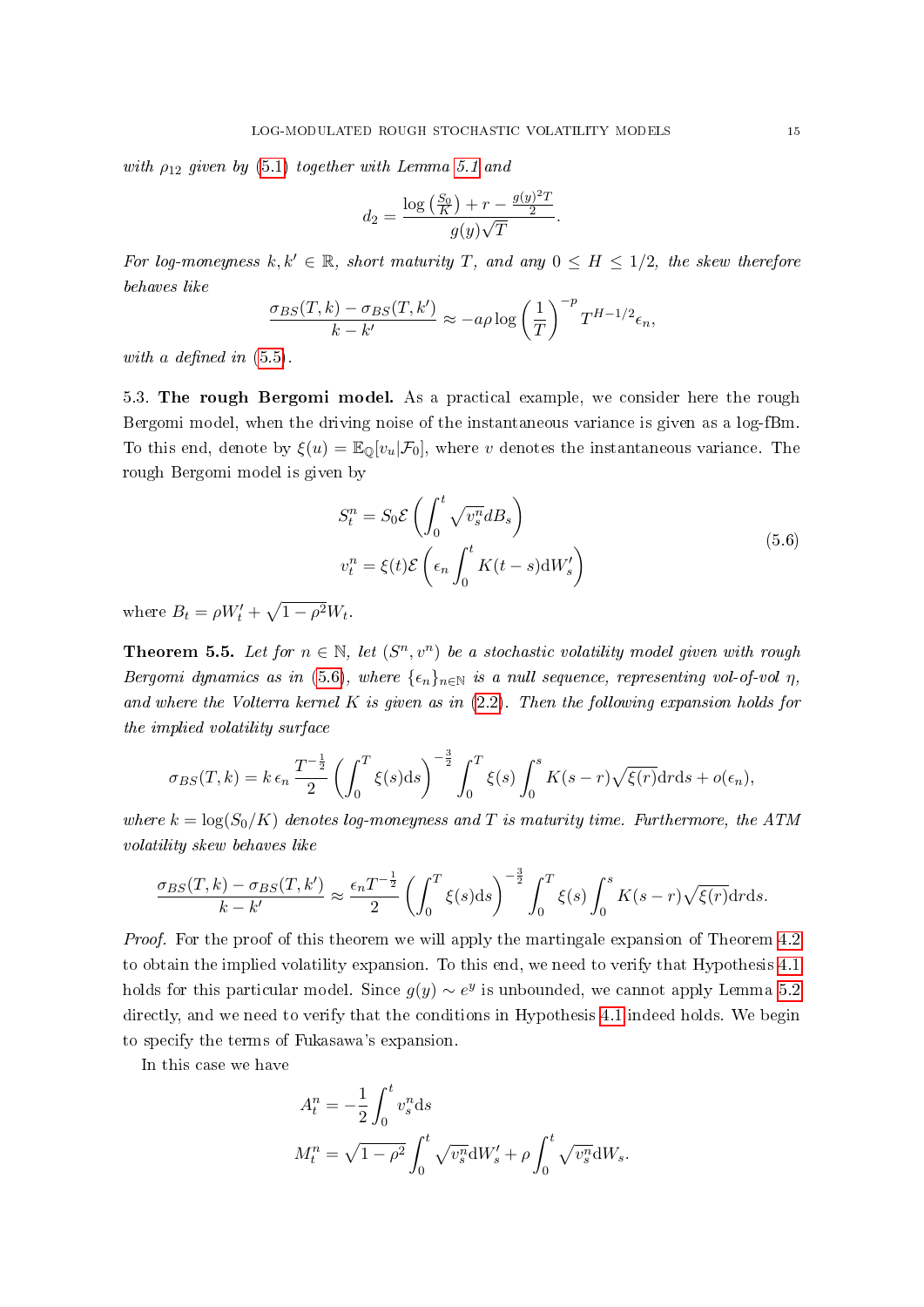It is readily seen that  $\langle M^n \rangle = -2A^n$ . We set  $\Sigma_n = \Sigma = \int_0^T \xi(s) ds$  and we see that for each  $n\in\mathbb{N}$ 

$$
\mathcal{D}^{n} = \epsilon_{n}^{-1} \left( \Sigma^{-1} \int_{0}^{T} \xi(s) \mathcal{E} \left( \epsilon_{n} \int_{0}^{s} K(s-r) dW_{r} \right) ds - 1 \right)
$$

is bounded in  $\mathcal{D}^n \in L^p(\Omega)$  for any  $p > 0$ . Furthermore, by Jensen's inequality, it follows that  $\left(\int_0^T v_s^n ds\right)^{-1}$  is bounded in  $L^p(\Omega)$ . Indeed, we see that

$$
\mathbb{E}\left[\left(\int_0^T v_s^n \mathrm{d}s\right)^{-p}\right] \leq \int_0^T \mathbb{E}\left[(v_s^n)^{-p}\right] \mathrm{d}s < \infty,
$$

where we have used that  $(v_s^n)^{-1} = v_t^n = \xi(t)\mathcal{E}\left(-\epsilon_n\int_0^t K(t-s)\mathrm{d}W_s\right)$  which is contained in  $L^p(\Omega)$ . Moreover, we see that  $\mathcal{D}^n$  and  $\Sigma^{-1/2} M_T^n$  converge weakly to the normal random variables  $N_1$  and  $N_2$ . In particular, we have that

$$
N_1 = \frac{\int_0^T \xi(s) \int_0^t K(s-r) \mathrm{d}W_r \mathrm{d}s}{\Sigma} \quad \text{and} \quad N_2 = \frac{\int_0^T \sqrt{\xi(s)} \mathrm{d}B_s}{\sqrt{\Sigma}}.
$$

We can therefore apply Theorem [4.2](#page-9-2) to the rough Bergomi model. To this end, we need to compute  $\rho_{12} = \mathbb{E}[N_1N_2]$ , and we observe that

$$
\rho_{12} = \rho \Sigma^{-\frac{3}{2}} \int_0^T \xi(s) \int_0^s K(s-r) \sqrt{\xi(r)} dr ds.
$$

Explicit computations of this term is more difficult, due to the integration over the variance curve. Of course, if  $\xi(s) = \xi$  is constant, then  $\rho_{12}$  is computed identically as in Lemma [5.2.](#page-12-1) It follows from Theorem [4.2,](#page-9-2) using that  $\sigma_n = \sqrt{\frac{\Sigma}{T}}$  $\frac{\Sigma}{T}$ , that the implied Volatility is given by

$$
\sigma_{BS} = \sqrt{\frac{\Sigma}{T}} \left( 1 - \frac{\epsilon_n}{2} \rho_{12} d_2 \right) + o(\epsilon_n)
$$

Inserting the values for  $d_2$  and  $\rho_{12}$ , considering the leading order term involving the logmoneyness  $k = \log\left(\frac{S}{K}\right)$  $\frac{S}{K}$ ), we find that

$$
\sigma_{BS}(T,k) = k \frac{\epsilon_n T^{-\frac{1}{2}}}{2} \Sigma^{-\frac{3}{2}} \int_0^T \xi(s) \int_0^s K(s-r) \sqrt{\xi(r)} dr ds + o(\epsilon_n),
$$

where  $k = \log \left( \frac{S}{K} \right)$  $\frac{S}{K}$ ). Furthermore, from the above formula, it is straight forward to see that the ATM volatility skew behaves like

$$
\frac{\epsilon_n T^{-\frac{1}{2}}}{2} \Sigma^{-\frac{3}{2}} \int_0^T \xi(s) \int_0^s K(s-r) \sqrt{\xi(r)} dr ds.
$$

Substituting  $\Sigma = \int_0^T \xi(s) ds$ , concludes the proof.

Corollary 5.6. In the super-rough Bergomi model with constant forward variance curve  $\xi$ . the ATM skew behaves like

$$
\frac{\sigma_{BS}(T,k) - \sigma_{BS}(T,k')}{k - k'} \approx -a\rho \log \left(\frac{1}{T}\right)^{-p} T^{H-1/2} \epsilon_n, \quad \text{as} \quad T \to 0,
$$

with a given in [\(5.5\)](#page-13-1), substituting  $g(x) \equiv \xi(0) \exp(x)$ .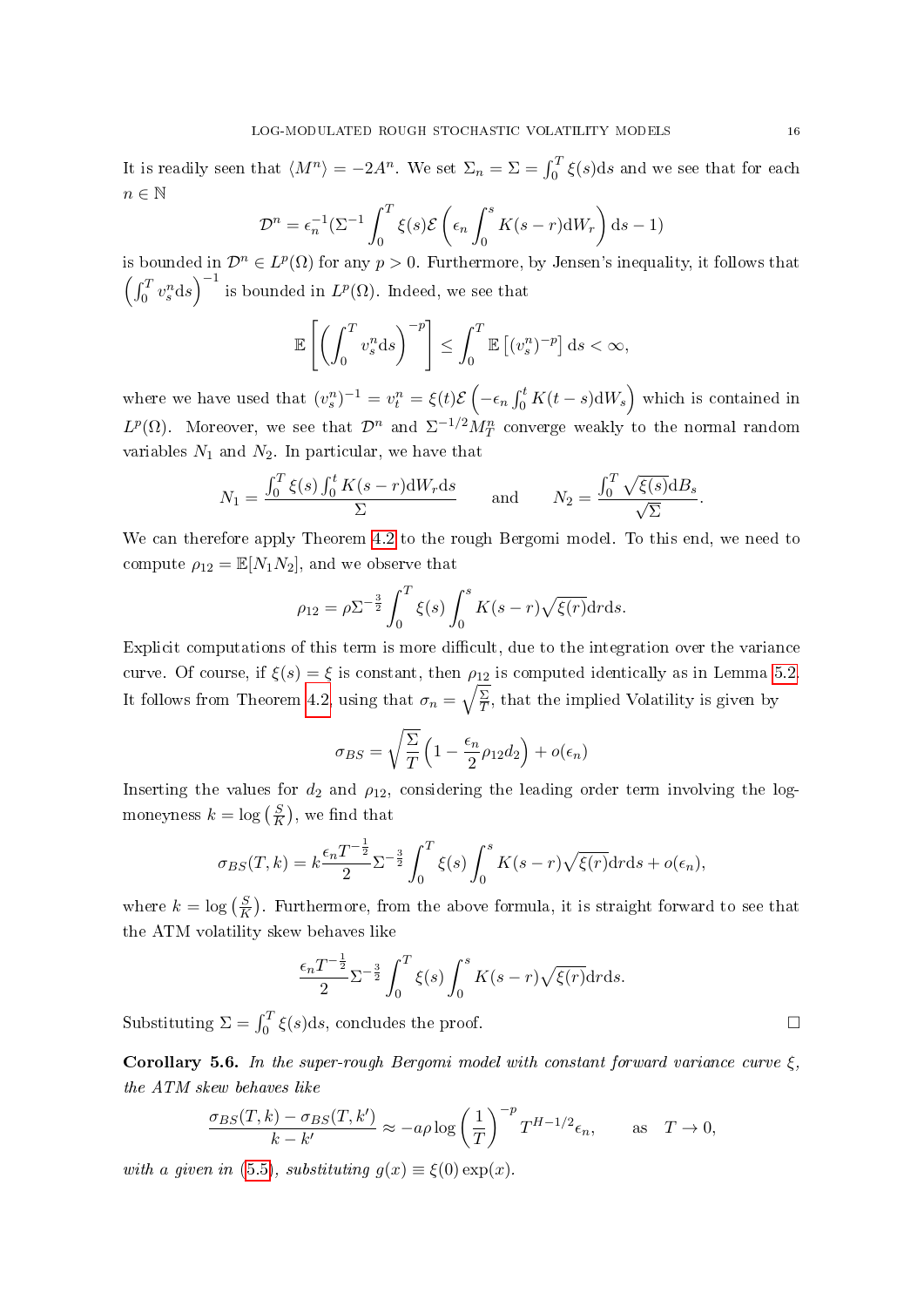# 6. Asymptotic skew under log-fractional volatility

<span id="page-16-0"></span>In Section [5](#page-11-0) we show an expansion for the implied skew in small time and small vol-of-vol using the martingale expansion outlined in Section [4.](#page-8-0) We attempt here to understand the short time behavior of a log-modulated rough stochastic volatility model without considering the small vol-of-vol regime, but just the short time asymptotics. For this, we adapt Fukasawa's framework of  $[13, 6, 14]$  $[13, 6, 14]$  $[13, 6, 14]$  to log-fractional volatility, using the "regular variation" language. Let us consider, similarly to [\(5.6\)](#page-14-0), a stochastic volatility model of the form

$$
S_t = S_0 \mathcal{E} \left( \int_0^t \sqrt{v_s} \, dB_s \right),
$$
  

$$
v_t = \xi(t) \mathcal{E} \left( \eta \int_0^t K(t, s) \, dW'_s \right)
$$

where  $B_s = \rho W_s' + \sqrt{1 - \rho^2} W_s$ ,  $\eta > 0$ . For now, we do not assume the specific form [\(2.1\)](#page-4-1) for K, but only square integrability. Let  $s(t) := \left(\int_0^t K(t,s)^2 ds\right)^{1/2}$ . To allow logarithmic corrections to the fractional power-law type kernels we assume  $s(t) \to 0$  as  $t \to 0$  and s to be regularly varying at  $0$ : for some  $L$  slowly varying,

$$
s(t) = t^H L(t)
$$

(so  $L(t) \to 0$  if  $H = 0$ ). We also assume  $H \in [0, 1/2)$  (rough but also super-rough volatility). Let

$$
\bar{\xi}(t) := \frac{1}{t} \int_0^t \xi(u) \mathrm{d}u,
$$

$$
\mathcal{K} := \lim_{t \to 0} \frac{\int_0^t K(t, s) \mathrm{d}s}{\sqrt{t \int_0^t K^2(t, s) \mathrm{d}s}}
$$

$$
\alpha(z) := z \frac{\rho \eta \mathcal{K}}{\sqrt{v_0}(2H + 3)}
$$

where  $v_0$  is spot volatility and  $\xi(\cdot)$  is continuous at 0. The following theorem and corollary are inspired by [\[14,](#page-23-16) Theorem 2.1 and Corollary 2.1], modified in order to be applicable to log-fractional volatility.

**Theorem 6.1.** Denoting  $\sigma_{BS}(k,T)$  the Black-Scholes implied volatility at time 0 with expiry T and log-moneyness k. For  $z \in \mathbb{R}$  and  $T \to 0$ ,

$$
\sigma_{BS} \left( z\sqrt{T}, T \right) = \sqrt{\bar{\xi}(T)} \big( 1 + \alpha(z)s(T) \big) + o(s(T))
$$

<span id="page-16-1"></span>**Corollary 6.2.** The implied skew behaves as follows: for  $z' \neq z$ , if  $K \neq 0$ ,

$$
\frac{\sigma_{BS} (z\sqrt{T}, T) - \sigma_{BS} (z'\sqrt{T}, T)}{z\sqrt{T} - z'\sqrt{T}} \sim \frac{\rho\eta\mathcal{K}}{2H + 3} \frac{s(T)}{\sqrt{T}},
$$

where  $\sim$  denotes asymptotic equivalence as  $T \to 0$ . If  $K = 0$ ,

$$
\frac{\sqrt{T}}{s(T)} \frac{\sigma_{BS} (z\sqrt{T}, T) - \sigma_{BS} (z'\sqrt{T}, T)}{z\sqrt{T} - z'\sqrt{T}} \to 0.
$$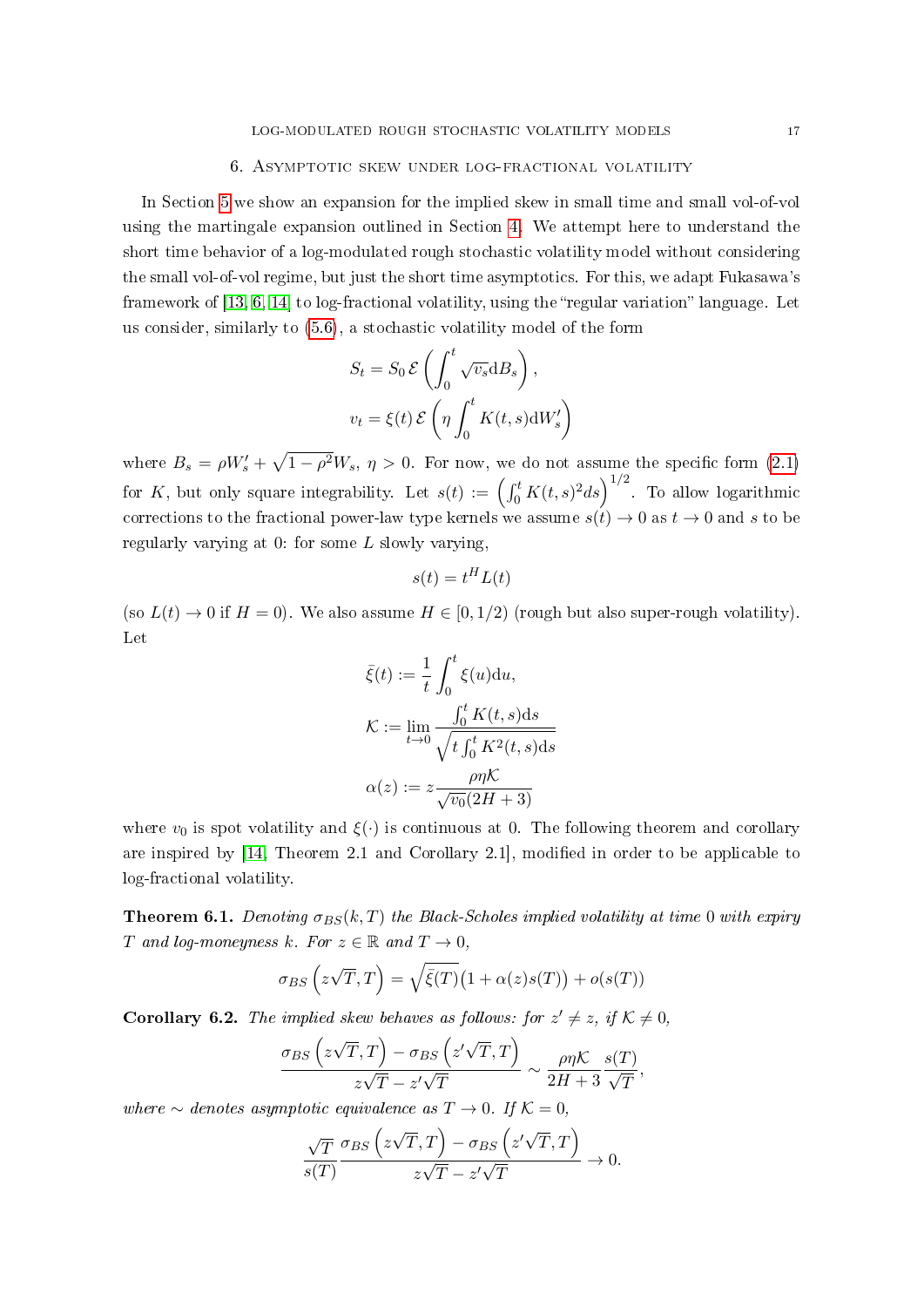Remark 6.3. It always holds  $K \leq 1$ . This corollary gives the exact scaling of the implied skew if  $K \neq 0$ , otherwise just gives an upper bound.

Proof. This proof is based on [\[14,](#page-23-16) Appendix A], [\[13,](#page-23-17) Theorem 1]. Note that

$$
\left(\frac{1}{\sqrt{t}}\left(\frac{S_t}{S_0} - 1\right), \frac{1}{\eta s(t)}\left(\frac{v_t}{\xi(t)} - 1\right)\right) \to (\gamma, \delta)
$$

in law as  $t \to 0$ , where  $(\gamma, \delta)$  is a centred 2-dim Gaussian with covariance

<span id="page-17-1"></span>
$$
\Sigma = \begin{pmatrix} v_0 & \rho \sqrt{v_0} \mathcal{K} \\ \rho \sqrt{v_0} \mathcal{K} & 1 \end{pmatrix} . \tag{6.1}
$$

For  $t > 0, u \in [0, 1]$  let us write

$$
X_u^t = \frac{1}{\sqrt{t}} \left( \frac{S_{ut}}{S_0} - 1 \right)
$$

Note that  $X^t$  is a martingale in u for fixed t, with quadratic variation

$$
d\langle X^t \rangle_u = (S_{tu}/S_0)^2 v_{ut} \mathrm{d}u = (1 + \sqrt{t} X^t_u)^2 v_{ut} \mathrm{d}u.
$$

We write  $\Delta = (e^{z\sqrt{t}}-1)/\sqrt{t}$ t. We use the Bachelier pricing equation as in  $[13, 14]$  $[13, 14]$ ,

$$
\frac{\partial p}{\partial u}(x, u) + \frac{1}{2}\xi(ut)\frac{\partial^2 p}{\partial x^2}(x, u) = 0, \qquad p(x, 1) = (\Delta - x)^+
$$

whose explicit solution is given by

<span id="page-17-2"></span>
$$
p(x, u) = (\Delta - x)\Phi\left(\frac{t(\Delta - x)}{\int_{ut}^{t}\xi(s)ds}\right) + \phi\left(\frac{t(\Delta - x)}{\int_{ut}^{t}\xi(s)ds}\right) \frac{1}{t} \int_{ut}^{t}\xi(s)ds
$$
(6.2)

with  $\Phi$ ,  $\phi$  standard normal distribution function and density. By Itô's formula we rewrite the following rescaled put option price in terms of  $X<sup>t</sup>$ 

$$
\frac{E[(S_0 e^{z\sqrt{t}} - S_t)^+] }{S_0 \sqrt{t}} = E[(\Delta - X_1^t)^+] = E[p(X_1^t, 1)]
$$
  
=  $p(0, 0) + \frac{1}{2} E\left[\int_0^1 \frac{\partial^2 p}{\partial x^2} (X_u^t, u)(v_{ut} - \xi(ut)) du\right]$  (6.3)  
+  $\frac{1}{2} E\left[\int_0^1 \frac{\partial^2 p}{\partial x^2} (X_u^t, u)(2\sqrt{t}X_u^t + t(X_u^t)^2) v_{ut} du\right]$ 

<span id="page-17-0"></span>Since (as in [\[14\]](#page-23-16))

$$
\int_0^1 E\left[\frac{\partial^2 p}{\partial x^2} (X_u^t, u) X_u^t v_{ut}\right] du \to v_0 \frac{z\sqrt{v_0}}{2} \phi\left(\frac{z}{\sqrt{v_0}}\right)
$$

we have

$$
E\left[\int_0^1 \frac{\partial^2 p}{\partial x^2} (X_u^t, u) (2\sqrt{t} X_u^t + t(X_u^t)^2) v_{ut} \mathrm{d}u\right] = O(\sqrt{t})
$$

so this term is negligible in  $(6.3)$ . Now we use our different (possibly logarithmic) scaling assumption for the volatility and get

$$
\left(X_u^t, \frac{v_{tu} - \xi(tu)}{\eta s(tu)}\right) \xrightarrow{t \to 0} (\sqrt{u}\gamma, v_0\delta).
$$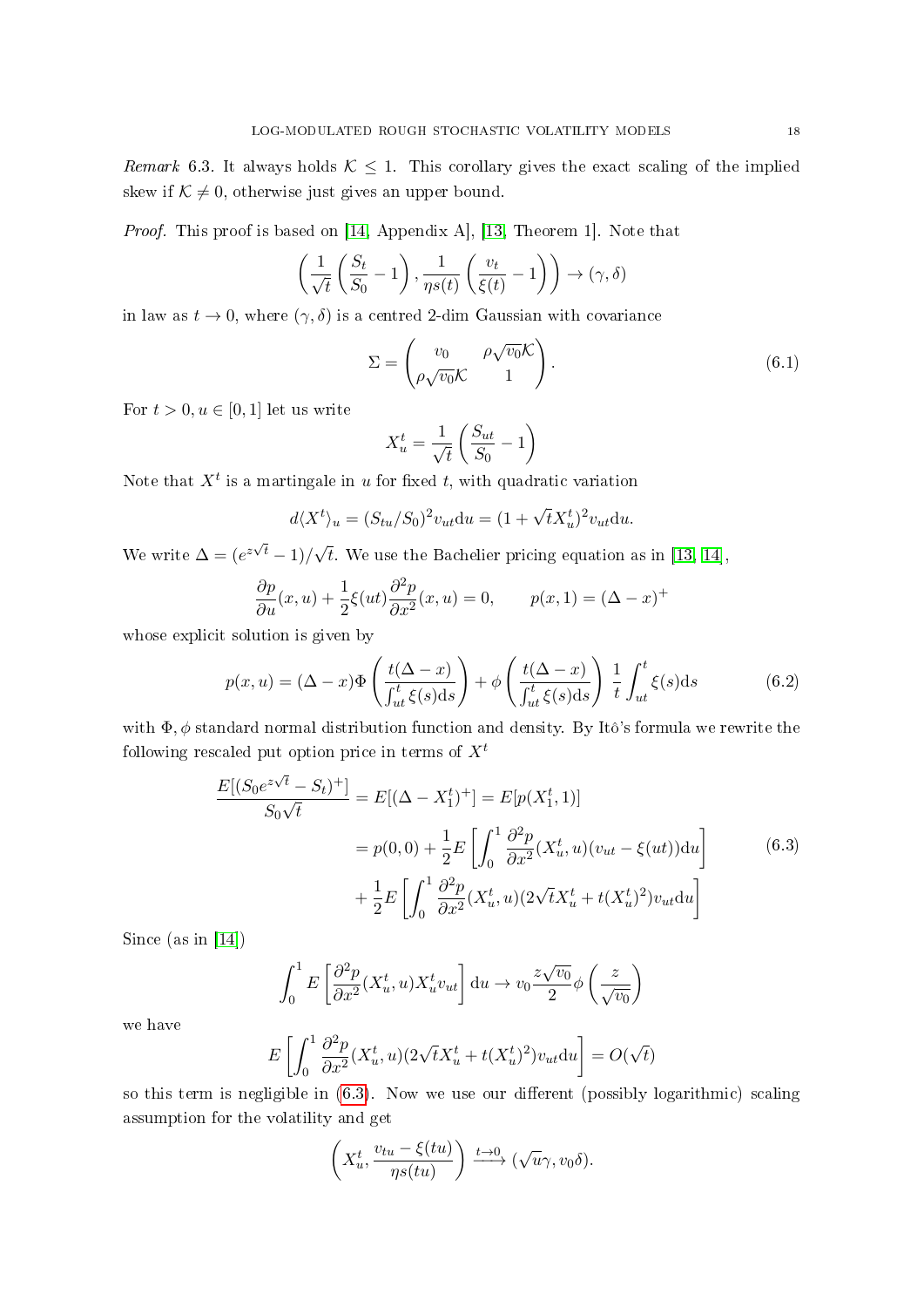Again as in [\[14\]](#page-23-16), as  $t \to 0$  we have

$$
\frac{\partial^2 p}{\partial x^2} (X_u^t, u) \xrightarrow{t \to 0} \frac{1}{\sqrt{v_0(1 - u)}} \phi \left( \frac{z - \sqrt{u}\gamma}{\sqrt{v_0(1 - u)}} \right)
$$

in law for each  $u \in [0, 1)$ . We have

$$
\frac{1}{s(t)} \int_0^1 E\left[\frac{\partial^2 p}{\partial x^2} (X_u^t, u)(v_{ut} - \xi(ut))\right] du = \int_0^1 \frac{s(ut)}{s(t)u^H} \frac{u^H}{s(ut)} E\left[\frac{\partial^2 p}{\partial x^2} (X_u^t, u)(v_{ut} - \xi(ut))\right] du.
$$
  
Recular variation of  $s(t)$  implies  $s(ut) \propto u^H s(t)$  as  $t \to 0$ . So

Regular variation of  $s(\cdot)$  implies  $s(ut) \sim u^H s(t)$  as  $t \to 0$ . So,

$$
\lim_{t} \frac{1}{s(t)} \int_{0}^{1} E\left[\frac{\partial^2 p}{\partial x^2} (X_u^t, u)(v_{ut} - \xi(ut))\right] du
$$
  
\n
$$
= \lim_{t} \int_{0}^{1} \frac{u^H}{s(ut)} E\left[\frac{\partial^2 p}{\partial x^2} (X_u^t, u)(v_{ut} - \xi(ut))\right] du
$$
  
\n
$$
= \int_{0}^{1} E\left[\frac{u^H \eta v_0 \delta}{\sqrt{v_0(1 - u)}} \phi\left(\frac{z - \sqrt{u}\gamma}{\sqrt{v_0(1 - u)}}\right)\right] du.
$$

The joint (Gaussian) density of  $\gamma$  and  $\delta$  is given in [\(6.1\)](#page-17-1). Explicit computations give

$$
\lim_{t} \frac{1}{s(t)} \int_0^1 E\left[\frac{\partial^2 p}{\partial x^2} (X_u^t, u)(v_{ut} - \xi(ut))\right] du = \frac{z\rho\eta\mathcal{K}}{H + 3/2} \phi\left(\frac{z}{\sqrt{v_0}}\right).
$$

Now, from the definition of  $\alpha$  and [\(6.2\)](#page-17-2), we write the rescaled put option with expiry t as

<span id="page-18-0"></span>
$$
\frac{E[(S_0 e^{z\sqrt{t}} - S_t)^+] }{S_0 \sqrt{t}} = p(0,0) + \alpha(z) \sqrt{v_0} \phi\left(\frac{z}{\sqrt{v_0}}\right) s(t) + o(s(t))
$$
  
=  $\Delta \Phi \left(\frac{\Delta}{\sqrt{\xi(t)}}\right) + \sqrt{\overline{\xi}(t)} \phi\left(\frac{\Delta}{\sqrt{\overline{\xi}(t)}}\right) (1 + \alpha(z)s(t)) + o(s(t)).$  (6.4)

Let  $p_{BS}(K, t, \sigma)$  denote the price under the Black-Scholes model of a put option with strike K, expiry t and volatility  $\sigma$ . We have the following Taylor expansion, holding for fixed a, analogous to [\[14,](#page-23-16) Equation (6)]

$$
\frac{p_{BS}(S_0 e^{z\sqrt{t}}, t, \sigma + as(t))}{S_0 \sqrt{t}} = \Delta \Phi \left(\frac{\Delta}{\sigma}\right) + \sigma \phi \left(\frac{\Delta}{\sigma}\right) \left(1 + \frac{a}{\sigma} s(t)\right) + o(s(t)).
$$

We have equality with [\(6.4\)](#page-18-0) with

$$
\sigma = \sqrt{\bar{\xi}(t)}, \quad a = \alpha(z) \sqrt{\bar{\xi}(t)},
$$

and the implied volatility expansion follows taking  $T = t$  (at least formally).

6.1. Asymptotic skew of the (super) rough Bergomi model. We consider now the model with K given in  $(2.1)$  and  $(2.2)$ . We have, using Lemma [3.1,](#page-6-2) Lemma [3.2](#page-6-1) and  $(5.3)$ 

$$
\int_0^t K(t,s)^2 ds \sim \begin{cases} \frac{C^2 \zeta^{-2p}}{2p-1} \log(1/t)^{1-2p} \text{ for } H = 0\\ \frac{C^2 \zeta^{-2p}}{2H} \log(1/t)^{-2p} t^{2H} \text{ for } H > 0 \end{cases}
$$

$$
\int_0^t K(t,s) ds \sim \frac{C \zeta^{-p}}{H + 1/2} \log(1/t)^{-p} t^{H+1/2} \text{ for } H \ge 0
$$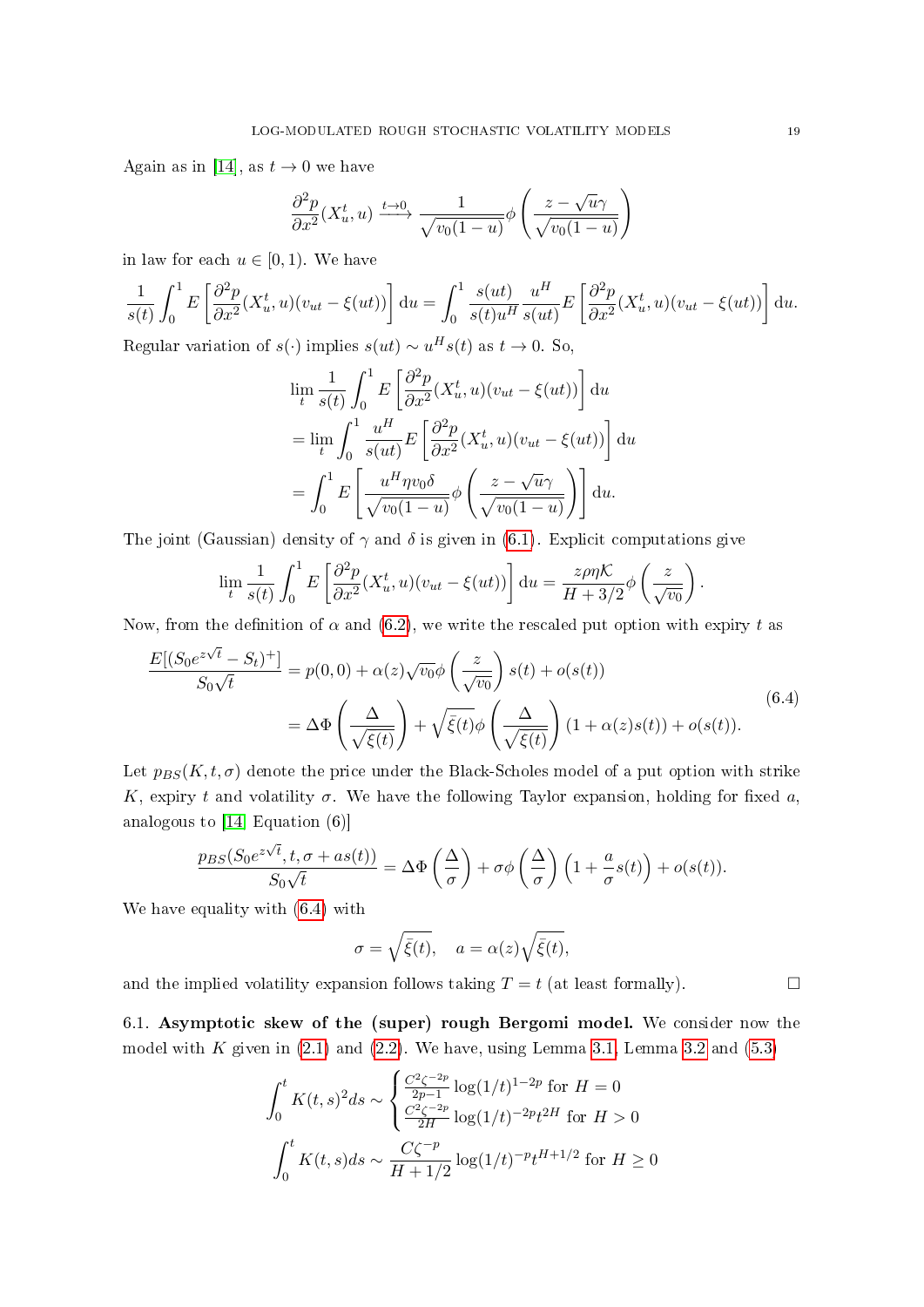We get  $\mathcal{K} =$ √  $2H/(H + 1/2)$  for  $H \in [0, 1/2)$ . So, writing "skew" in the sense of Corollary [6.2,](#page-16-1)

skew ~ 
$$
\frac{\rho \eta C \zeta^{-p}}{(2H+3)(H+1/2)} T^{H-1/2} \log(1/T)^{-p}
$$
,

for  $H > 0$ , and we recover the analogous result to [\(1.6\)](#page-3-1) and Theorem [5.5.](#page-14-1) For  $H = 0$ , we can say

$$
T^{1/2}\log(1/T)^{p-1/2}
$$
skew  $\to 0$ ,

which gives an upper bound, but we do not get the precise time-scaling of the skew. However, this upper bound is consistent with the small vol-of-vol result  $(1.6)$ , even for  $H = 0$ . Moreover, from Figure [1.1b,](#page-3-0) it seems reasonable to expect that the same asymptotics should hold for the skew at  $H = 0$ . The question remains open, whether it is possible to obtain a precise short-time asymptotic result without using a small vol-of-vol expansion.

As a sanity check, note that when  $K$  is the classical Riemann-Liouville kernel we recover the well known constant in the explosion of the skew, see e.g. [\[4,](#page-22-5) [13\]](#page-23-17).

# 7. Numerical analysis

<span id="page-19-1"></span><span id="page-19-0"></span>

Figure 7.1. Asymptotic formula for the ATM-skew for small vol-of-vol in the super-rough Bergomi model with  $H = 0$ ,  $\rho = -0.7$ ,  $\zeta = 0.1$ ,  $p = 2$ , and small vol-of-vol  $\eta = 0.2$  vs "normal" vol-of-vol  $\eta = 2$ . The asymptotic formula is compared against skews computed by Monte Carlo simulation.

We supplement the theoretical results by some numerical experiments. In all these examples, we use the super-rough Bergomi model [\(5.6\)](#page-14-0). Skews are computed based on Monte Carlo simulation with exact simulation of the log-fractional Brownian motion [\(2.1\)](#page-4-1) together with [\(2.2\)](#page-5-0). More precisely, we compute the covariance function of  $(W, \widehat{W})$  using the formulas in Section [3](#page-6-0) as well as numerical integration for the auto-covariance of  $\widehat{W}$ . Exact simulation from  $(W, \widehat{W})$  is then done by the Cholesky method. Given samples from the stochastic variance, the asset price processes is computed by Euler discretization. We start by comparing the small vol-of-vol expansion with the skews obtained in the model, see Theorem [5.5.](#page-14-1)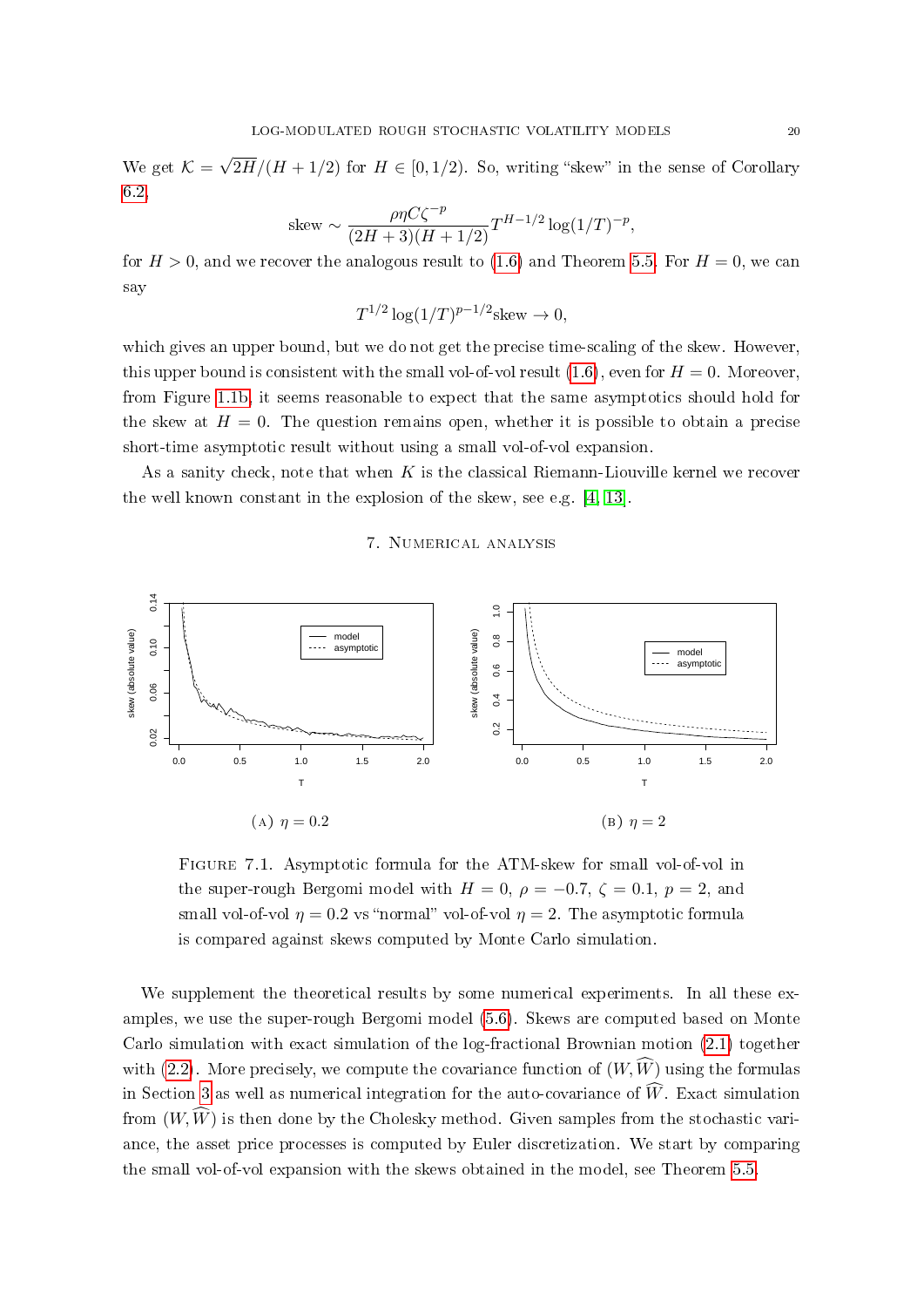In Figure  $7.1$ , we compare the asymptotic formula with the actual skew for two different values of the vol-of-vol parameter  $\eta$ . Clearly, for small  $\eta$  (left), the accuracy is extremely good, and the fit deteriorates noticeably when  $\eta$  is increased. Note that we concentrate on the case  $H = 0$ , as here the behaviour obviously differs most from the rough Bergomi case.

<span id="page-20-0"></span>

Figure 7.2. Short time expansion of the asymptotic formula for the ATMskew for small vol-of-vol, see Theorem [5.4](#page-13-0) together with Theorem [5.5.](#page-14-1) The parameters correspond to Figure [7.1a](#page-19-1)

Next we consider the short-time asymptotic of the asymptotic skew formula obtained in Theorem [5.5](#page-14-1) together with Theorem [5.4,](#page-13-0) see Figure [7.2.](#page-20-0) We should note that Theorem [5.4](#page-13-0) only provides the short time asymptotic for  $0 < T < \chi = e^{-1/\zeta} \approx 5 \times 10^{-5}$  in our example. Hence, we need to zoom in very closely for the asymptotic formula to hold. The Figure indicates that the convergence of the short-time asymptotics is very slow.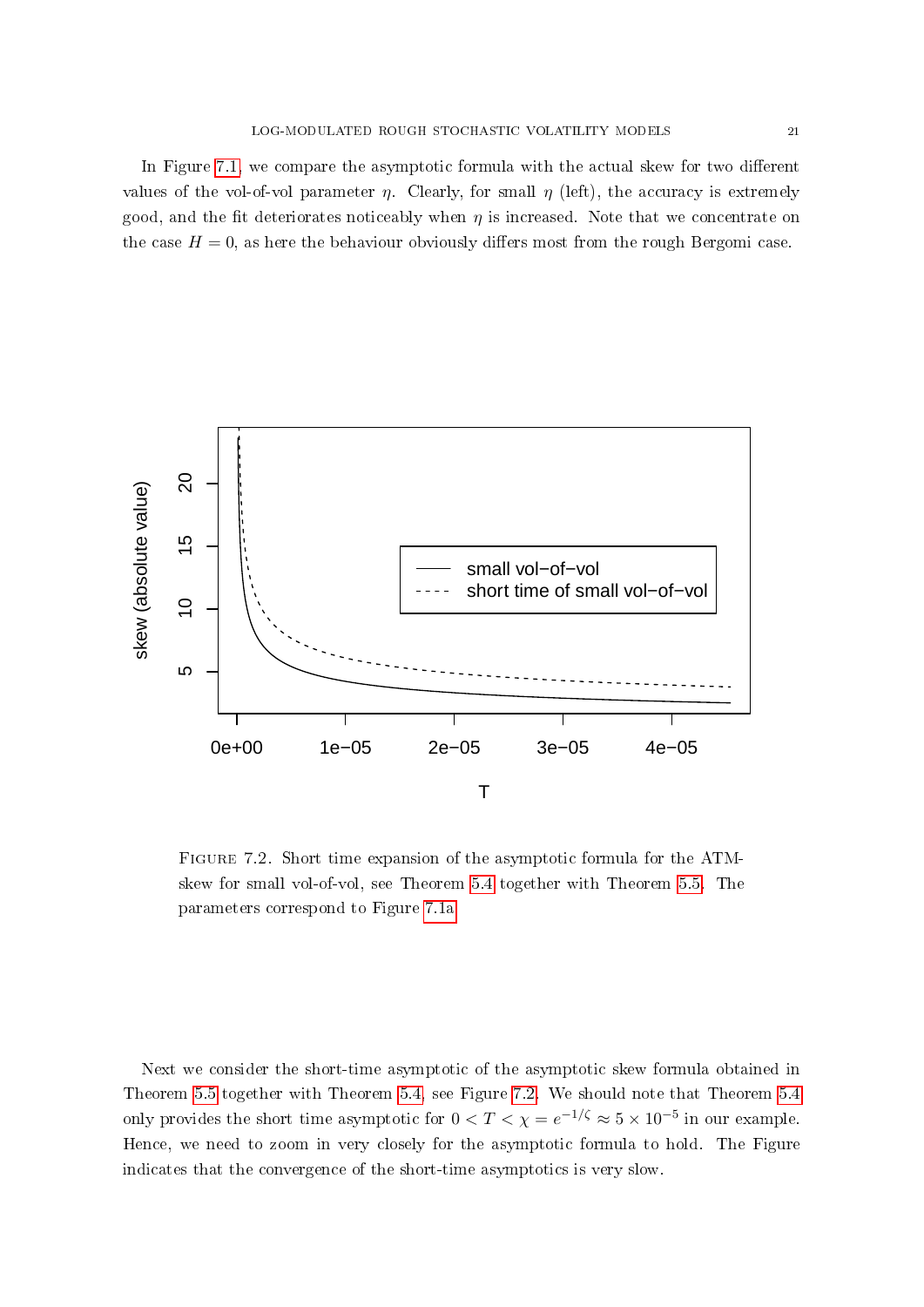<span id="page-21-0"></span>

Figure 7.3. Asymptotic skew formulas for small vol-of-vol in the super-rough Bergomi model for different values of  $\zeta$  and  $p$ . The remaining parameters are  $H = 0, \ \rho = -0.7, \ \eta = 2, \ \xi \equiv 0.04.$ 

Coming back to the discussion of the additional parameters  $\zeta$  and p in Remarks [2.2](#page-6-3) and [5.3,](#page-13-3) we compare the small vol-of-vol skew formulas of Theorem [5.5](#page-14-1) for different values of  $\zeta$  and p, see Figure [7.3.](#page-21-0) Clearly, the absolute value of the ATM skew is increasing in both  $\zeta$  and p, which indicates that one of these parameters could be easily removed  $-$  by fixing it to a canonical value. In this case, we suggest to fix p to a value close to 1, such as  $p = 1.01$  as used in the plot.

Finally, we compare the super-rough Bergomi model with the standard rough Bergomi model. Figure [7.4](#page-22-8) compares ATM-skews  $-$  as computed by Monte Carlo simulation  $-$  for both models and different values of  $H$ . As expected, the curves differ substantially for very small  $H$ , but move closely together for  $H$  large. In this sense, the super-rough Bergomi model can be seen as a perturbation of the rough Bergomi model for  $H \gg 0$ , which is still well-defined in the limit  $H = 0$  – naturally departing from the rough Bergomi model in the process, i.e., as  $H \to 0$ .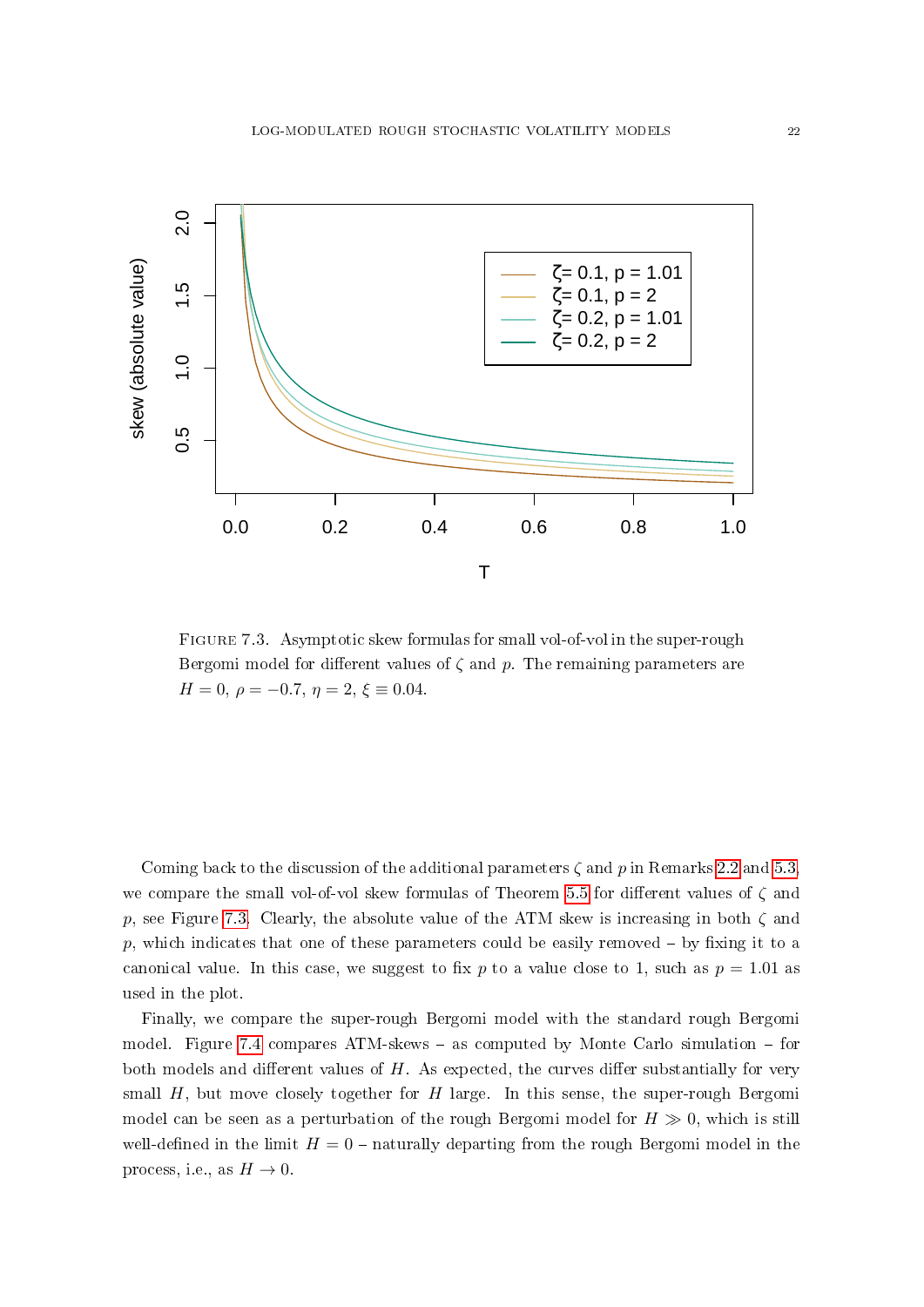<span id="page-22-8"></span>

Figure 7.4. Comparisons between the ATM skews of a rough Bergomi model and a corresponding super-rough Bergomi model for  $H \in \{0.01, 0.05, 0.09\}$ . Skews are computed by Monte Carlo simulation. The remaining parameters are  $\eta = 2$ ,  $\rho = -0.7$ ,  $\xi(t) \equiv 0.04$ , and  $\zeta = 0.1$ ,  $p = 1.1$ .

# **REFERENCES**

- <span id="page-22-2"></span>[1] E. Alòs, J. A. León, and J. Vives, On the short-time behavior of the implied volatility for jump $diffusion$  models with stochastic volatility, Finance and Stochastics, 11 (2007), pp. 571-589.
- <span id="page-22-1"></span>[2] C. BAYER, P. FRIZ, AND J. GATHERAL, Pricing under rough volatility, Quantitative Finance, 16 (2016), pp. 887-904.
- <span id="page-22-4"></span>[3] C. BAYER, P. K. FRIZ, P. GASSIAT, J. MARTIN, AND B. STEMPER, A regularity structure for rough volatility, Mathematical Finance, (2019).
- <span id="page-22-5"></span>[4] C. Bayer, P. K. Friz, A. Gulisashvili, B. Horvath, and B. Stemper, Short-time near-the-money skew in rough fractional volatility models, Quantitative Finance,  $19$  (2019), pp. 779-798.
- <span id="page-22-0"></span>[5] M. BENNEDSEN, A. LUNDE, AND M. S. PAKKANEN, Decoupling the short-and long-term behavior of stochastic volatility, arXiv preprint arXiv:1610.00332, (2016).
- <span id="page-22-9"></span>[6] O. EL EUCH, M. FUKASAWA, J. GATHERAL, AND M. ROSENBAUM, Short-term at-the-money asymptotics under stochastic volatility models, SIAM Journal on Financial Mathematics, 10 (2019), pp. 491-511.
- <span id="page-22-3"></span>[7] O. EL EUCH AND M. ROSENBAUM, The characteristic function of rough Heston models, Mathematical Finance,  $29$  (2019), pp. 3-38.
- <span id="page-22-6"></span>[8] M. FORDE, M. FUKASAWA, S. GERHOLD, AND B. SMITH, The rough Bergomi model as  $H \to 0$  - skew  $\text{flattening} / \text{blow up}$  and non-Gaussian rough volatility, (2020).
- <span id="page-22-7"></span>[9] M. FORDE, S. GERHOLD, AND B. SMITH, Small-time, large-time and  $H \rightarrow 0$  asymptotics for the rough Heston model, (2020).